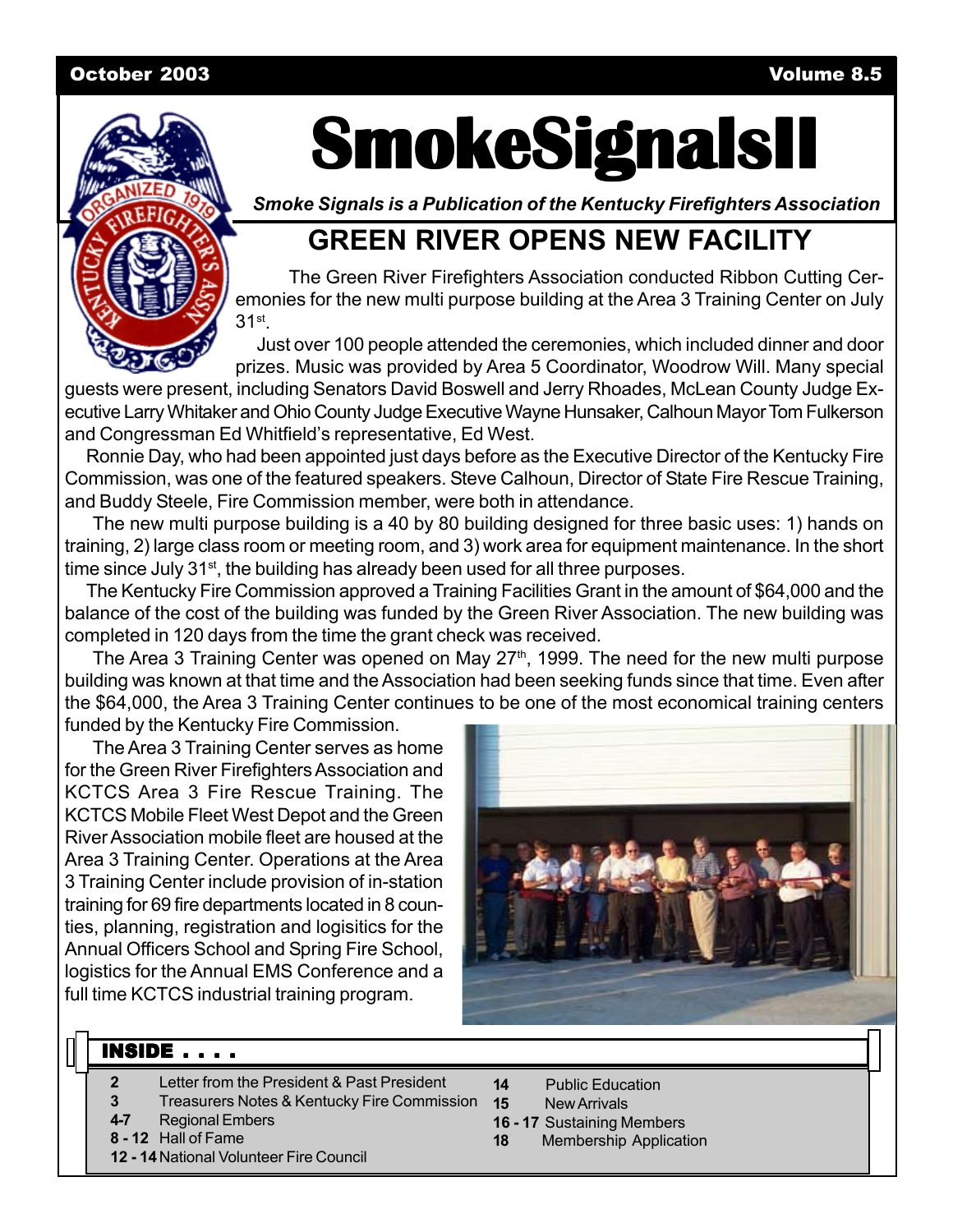# **President** Dale Harshbarger

Greetings to my fellow brothers and sisters of the Kentucky Firefighters Association, let me begin by introducing myself to you.

As a 23 year veteran of the fire service, I am the Chief of the Hebron Fire Protection District (Boone County) which operates from two stations with 32 professional full time personnel and 8 professional volunteers. Our department covers 42 square miles with a full compliment of services including, heavy rescue, technical haz-mat and ALS. My wife Melanie and I have two children.

I would like to express my sincere appreciation and gratitude to Past President Randy Lawson and his staff for an excellent conference in Jeffersontown. Randy has served the KFA and you faithfully during his tenure on the Executive Board. I am sure that he will continue to serve the KFA in a most prestigious manner and I look forward to his continued friendship.

I am humbled that you have entrusted me as your President throughout this next year. The KFA has always been a "powerhouse" for the fire service in Kentucky. It is my intention that we increase our membership, energy and our united message throughout the State.

As your President, there is a lot on my plate for the next year. As we are gearing up for a legislative session this year, please keep in mind that our voice **must** and will be heard in Frankfort. That voice needs to be loud and clear from the membership of the KFA. I cannot and will not do it all alone! We are all in this together. Team work will play a vital role in our future success and each of you are an integral part of the team. When we call upon you for assistance, please be ready to go.

We are also excited about the 2004 conference in Northern Kentucky. The Northern Kentucky delegation is already working feverously to ensure that your 2004 conference is not only a business minded success but, hospitable as well. If you have any questions about the 2004 conference, please contact my Administrative Assistant Sharon Smith @ 859-586-9009 and she will be more than willing to answer or direct your questions to the right channels.

In closing, above I have included my contact information. Please do not hesitate to call me with your concerns and issues that the KFA may need to be involved with. Take care and please, BE SAFE! Yours in Service,

# **Past President, Randy Lawson**

Now that we have all had a month or so to try to get back into the groove, I wanted to take a minute to reflect a little bit. After serving several years moving up the ladder, I thought completing my term as President and having the conference out of the way, would be a relief. At the banquet on the last night of the conference an "its over" feeling overwhelmed me. During his acceptance, Pat Travathan, one of our first Hall of Fame Inductees, struck me with his words. He helped me realize how much the organization and our members actually mean to me.

Just yesterday I finished making sure the last conference bill was paid and another thank you was delivered. The fire service in the Metro Louisville area is proud to have been able to host the  $83<sup>rd</sup>$  annual conference. Based on the accounts that I received, I think those that attended and participated were pleased with both the business that we worked through as well as the events presented for fun and relaxation. It pleased me personally when approached by a couple, that I did not know, who told me they had been coming to KFA conferences for thirty years and this was one of the best they had attended. Equally pleasing were the countless words of praise re: the Memorial Service. The Hall of Fame program, though our first, was honorable, sincere and even humorous at times. It definitely demonstrated the efforts and thoughtfulness of the Hall of Fame Committee. Though challenging, presenting the conference offered the opportunity for a group of various fire service and community leaders to work together to accomplish a common goal. That goal was to present a great conference and to have you want to come back. Our objectives were that the conference be productive, enjoyable and within our means. It appears that we were successful at doing all of those things. Thanks again to all those who pitched in to help make our efforts worthwhile. We hope you will come back for business and/or pleasure, but most of all that you have fond memories of your 2003 Conference experience. It was a great experience for me, and hopefully a positive one for the Kentucky Firefighters Association. Thank you for the opportunity and for your support.

**Randy Lawson Randy ,** Past President

**Dale A. Harshbarger**, President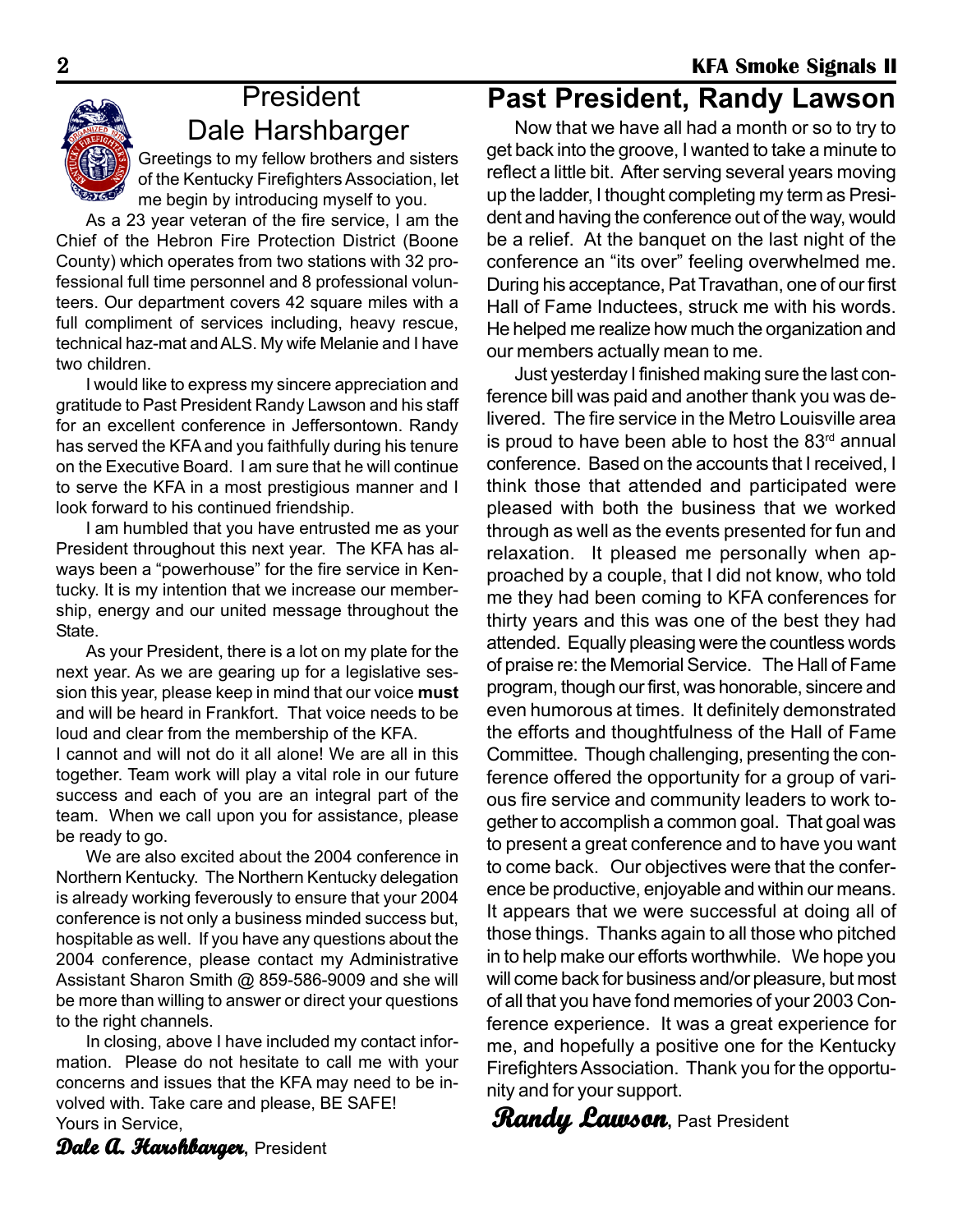

#### Treasurer's Notes by Terry Keller

I would like to take this time to thank everyone for the support as

your Treasurer. I know I have some large shoes to fill. Mr. Bryant Stiles was a good treasurer for our organization. Bryant served us well for six years. I hope that the transition will be completed by the September e-board Meeting. I look forward to serving this fine organization for many years.

I believe our organization is headed in the right direction with the many dedicated committee chairmen we have in place. Every one in the state must convince neighboring departments to become members of the state association. This is the only way we will be able to go to Frankfort and gain more benefits for our brothers and sisters in the fire service. Money is tight in the state, but the fire service at no other time in history has had the opportunity to shine and ask for things within reason.

Many of the departments in the state have individual problems on a local level as well as on a state level. If your state association does not hear from you it is hard to help you. Please voice your concerns to your local directors, vice president, or any e-board member. Get involved; it is the only way to change things. I know that some changes are not always good for everyone, but if you do not speak up then you must live with what comes. Give any member of the e-board a call; I am sure they will listen.

# **Terry J. Keller**

Treasurer, Kentucky Firefighters Association



## KENTUCKY FIRE COMMISSION Ronnie Day

**Director** State Fire Commission Article by Woody Will

The Kentucky Fire Commission's Firefighter Testing Program is accredited through the International Fire Service Accredidation Congress or IFSAC. We recieved initial accredidation in 1998. Every five years an accredidated intity must have a reaccredidation vist to maintain the ability to certify. September 3-6, 2003 we were host to a site team

visit. Team members included Charles Grizzell UtahFire Academy as chair, Captain Ed Pearson Washington DC Fire Department, and Rachel Nix Arkansas Fire Academy.

The team was sent to review the Firefighter I & II NFPA levels that we currently certify and 6 new additional levels. They are Driver Operator/Pumper, Driver Operator Mobile Water Supply, Airport Firefighter, Fire Service Instructor, Haz. Mat. Awareness and Haz. Mat. Operations.

FFI & II, Haz Mat Awareness & Ops. will be conducted the same as they have been in the past. They will be tested at verious locations across the state. The other 4 levels will be given at the end of a class that you must be part of in order to take the test. The Driver Operator/Pumper and Mobile Water Supply certification will be part of a new certification designed to help stem the tide in the number of traffic related firefighter deaths that have been occurring across the Commonwealth. We will still have the seprate drivers training program but will also have the ability to internationally certify drivers through the new program.

The Fire Instructor certification will also be part of a class consisting of 30 hours that will require a test at the end of the program with teachbacks as part of the testing process. The Airport Firefighter will require class attendance as well with certification test at the end.

The IFSAC Board of Directors met in Little Rock Arkansas on September 27 and approved the Kentucky site visit. Future plans include additional NFPA certification levels including Fire Instructor II, Arial Apparatus, and Officer levels.

Below is pictured the new forceable entry trailer used in the test conducted at the site team visit in Elizabethtown.

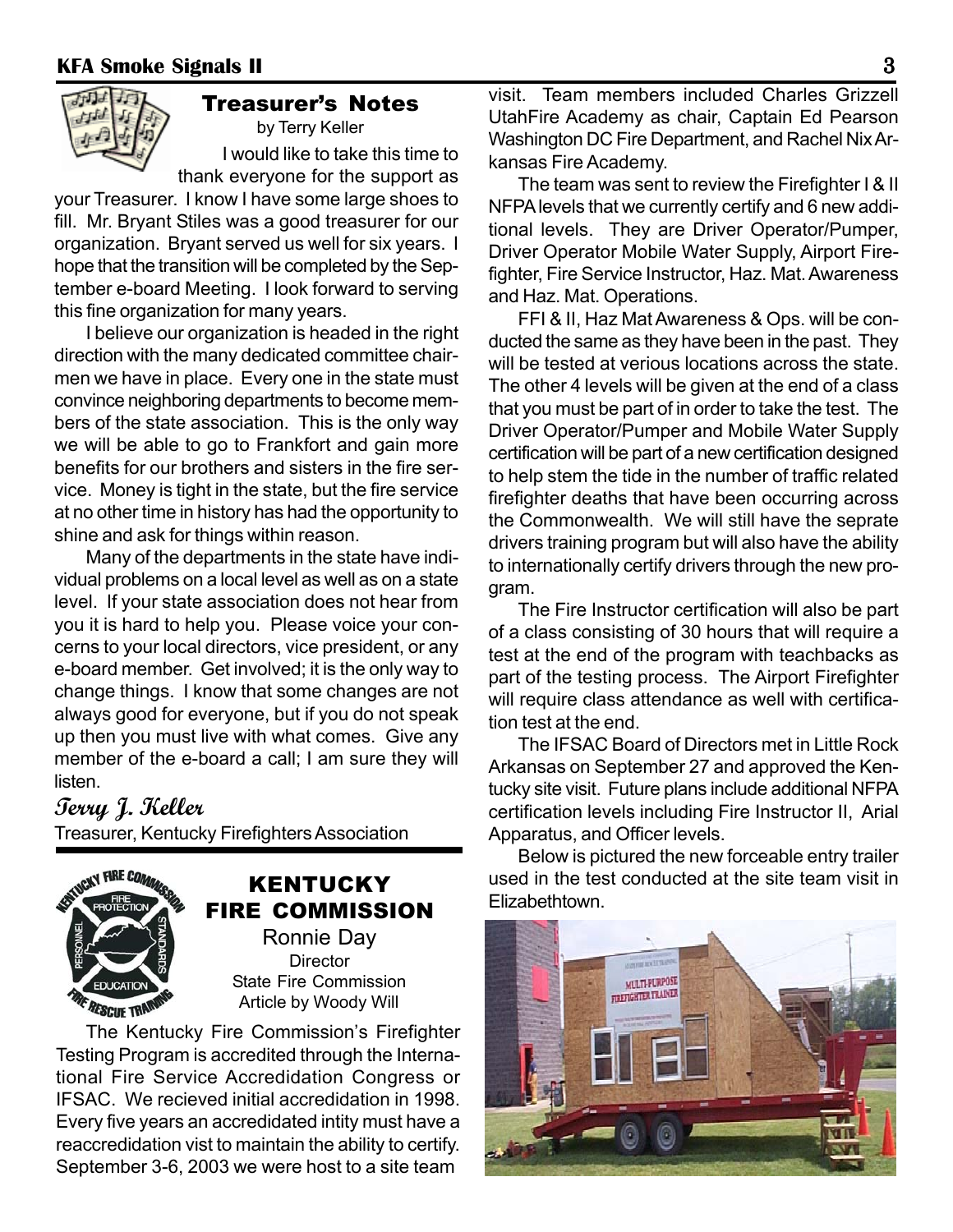# *REGIONAL EMBERS*



# **Jackson Purchase Firefighters Association**

Karen Freeman President

**Greetings from "Far Western Kentucky" and the Jackson Purchase Firefighters Association.** At long last fall is in the air and I for one am more than ready for it. I have even promised not to gripe and moan when old man winter rears his head. And anyone that believes that would believe almost anything. The weather however, does make for conversation and not necessarily good conversation.

**Ever since Woody posted the information on the web site, regarding the recipients of the 2003 Kentucky Firefighters Association Hall of Fame,** I have heard numerous compliments in our area concerning these awards. Many of the compliments have come from young firefighters and the general public that did not even know these people. We expect our firefighters to recognize and appreciate the contributions that all of the initial inductees have made to the Kentucky fire service. When youngsters and outsiders appreciate these people and this program I believe that we have made considerable progress. I would again take this opportunity to congratulate Randy Lawson and the KFA Executive Board for approving this very worthwhile program. Congratulations also to John Daley and the entire Hall of Fame committee. They started this program, worked out all of the details and presented an outstanding program at the conference. Please accept a big **"THANK YOU"** for a job well done on behalf of the entire KFA membership.

**Speaking of the KFA conference in J Town, it was outstanding.** Of course I have never attended a bad KFA conference. Just some of them seem to be better than others. Randy and his staff did an excellent job and the accommodations and the activities were fantastic. However, as with all good endings, there should follow a new and exciting beginning. The KFA is beginning a new year with a new president and some changes on the Executive Board. With the upcoming general election in November the coming year should be exciting. KFA President Harshbarger, all of the VP's, new VP at Large Bob

Newman, new Treasurer Terry Keller and the entire Executive Board need and deserve our continued help and support. Smitty and Gerald will need all of the help and support we can muster, as they plead the Kentucky Firefighters case in Frankfort. It all would be so simple **"IF"** we could get just a little help from every Kentucky firefighter. Can you just imagine what could be accomplished?

**The 911 observances will have come and gone as you are reading this issue**. There were quite a few programs presented in "Far Western Kentucky" this year to commemorate the lives that were lost in the atrocity that occurred in 2001. It seems that as time passes fewer of these programs are presented. We must not and cannot ever forget what happened that day. We must not forget the lives that were lost, the families that were affected and the heroics that were manifested that dark day in September 2001. This would truly be an injustice to all of those involved. **The Federal Fire Act Grant program continues** with several departments in "Far Western Kentucky"

receiving grants during this year's process. Those departments receiving grants thus far are the Farmington Fire Department, the Bardwell Fire Department and the Palma Briensburg Fire Department. Congratulations to these departments on receiving their grants. Rest assured that the funds will be put to good use in these areas.

**The JPFA Bi Monthly meeting** was conducted at the Wingo Fire Department in Wingo, Kentucky on Tuesday, September 2, 2003. A goodly number of area firefighters were in attendance to enjoy the food and the fellowship provided by Chief Mason Clapp and the Wingo personnel. In addition to taking care of some JPFA business, presided over by President Karen Freeman, we were able to visit with our fellow firefighters, check out their station house and get a good look at their new mini pumper. (See related article and picture) It just doesn't get much better than that. Thanks to Chief Clapp and all of his personnel for having us at their house.

**The November meeting and election of officers for the JPFA** will be conducted on Tuesday, November  $4<sup>th</sup>$ , 2003 at the Symsonia Fire Department in Symsonia, Kentucky. As always we eat at 6PM and meet at 7PM. President Freeman and Chief Lynn Howell have not decided on the menu as of yet, but you can bet that what ever the fare is, it will be good.

*'Regional Embers' continued on next page*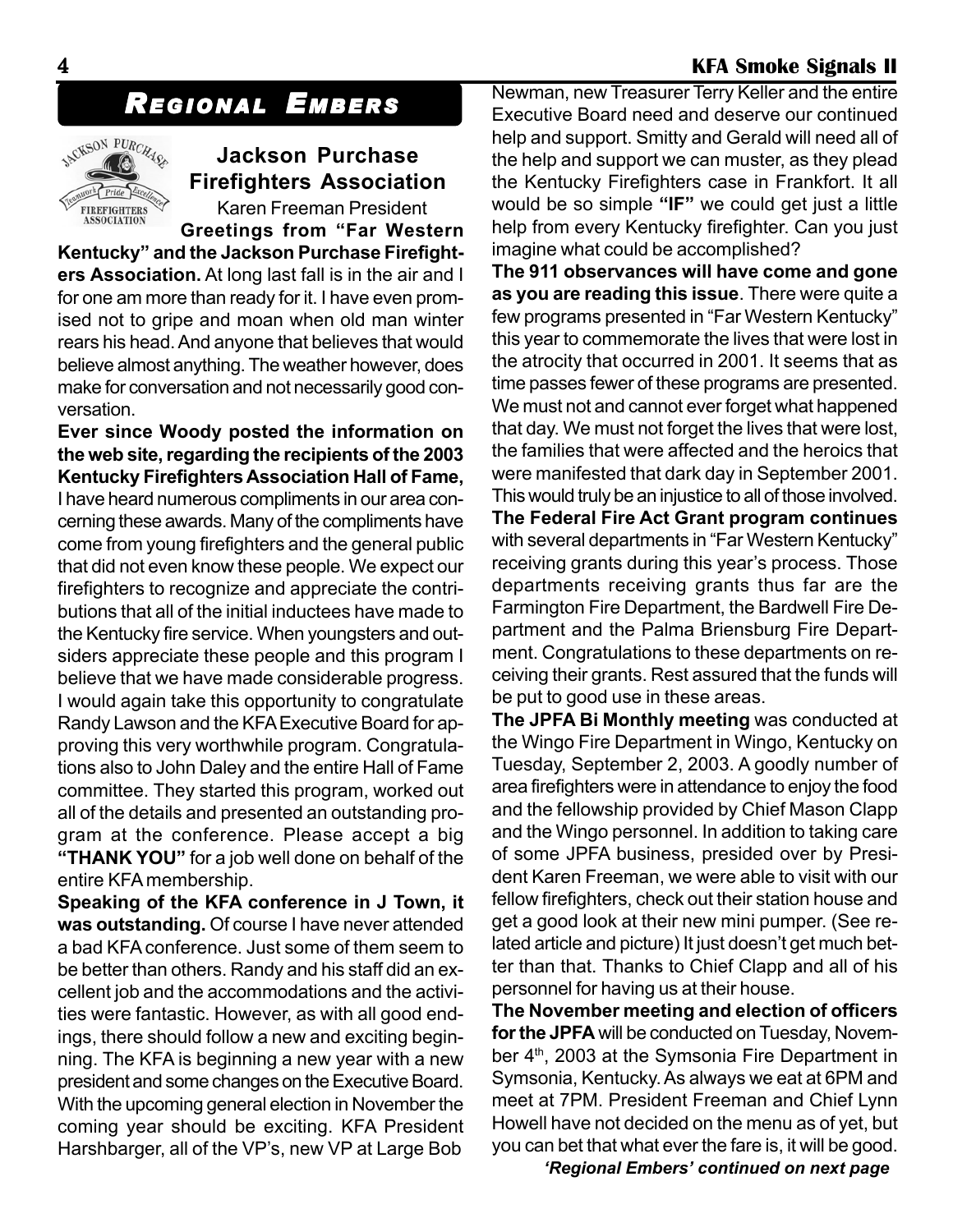#### *'Regional Embers' continued . . .*

All firefighters in the JPFA area are urged to attend this meeting, enjoy the food and the hospitality at the Symsonia Fire Department and support the candidate of your choice for the JPFA for the coming year. Mark this date on your calendar now!

**Congratulations to the Fulton Fire Department and Twin City Ambulance Service** in Fulton, Kentucky on achieving their ALS status. All paper work and inspections were completed July 28, 2003 for the paramedics to initiate ALS care in the State of Kentucky. On August 19, 2003 everything was completed to initiate ALS care in the State of Tennessee. The fire department and ambulance service provides service to parts of five (5) counties in the states of Kentucky and Tennessee. It just got better! Numerous personnel have worked diligently to accomplish this long sought after goal. But the bulk of the load has been on the shoulders of two of our paramedics. Captain Buffy Kyle and Lt. Michael K. Powers have made it happen in "Far Western Kentucky". Congratulations to all of the Fulton Fire Department and Twin City Ambulance Service personnel.



**The JPFA Annual Fire School is scheduled for April 3rd & 4th , 2004** at Kentucky Dam Village State Park in Gilbertsville, Kentucky.

Mark this date on your calendar now and plan on being in attendance at one of the best fire schools in the State of Kentucky. Once you have attended this school, you will agree that there is not a more beautiful fire school location in the State of Kentucky. You do not want to miss this school.

**REMEMBER 911 – WAVE THAT AMERICAN FLAG GOD BLESS AMERICA – REPEAT THE PLEDGE OF ALLEGIANCE PRAY FOR OUR SERVICE PERSONNEL.**

**Paul S. Billings . Billings**

#### **WORDS OF WISDOM**

Above all, we must realize that no arsenal, or no weapon in the arsenals of the world, is so formidable as the will and moral courage of free men and women.

**Ronald Reagan Ronald Reagan**

#### **Penneyrile Firefighters Association**

Kenneth Doublin, President

Just to remind everyone the 2003 Pennyrile school is just around the corner. Hopefully everyone has received a school book and are getting them filled out and turned back in. If you are looking for more information or did not receive a book, look at our web-site at http://www.pennyrilefirerescue.com I have not gotten a lot of feed-back from departments in our area so if you have any questions please feel free to call or e-mail me. To let you in on what's happening in our area, Eddyville Fire Department along with the Lyon Co. Fair Board are having a fund raiser for the Fire Departments Christmas fund by putting on a 4 wheel drive mud race Sept. 13 at 7:00 p.m. at the Lyon County Fairgrounds. Tim Cook has been giving the C.E.R.T. class at the training center in Princeton. It is a very good instructional class for departments to take back to their communities and teach to individuals and organizations that are willing to volunteer to help their emergency services in case of a natural disaster or other emergency situation.

On the lighter side the next time you see Brent Francis tell him he is doing a fine job learning how to run a back-hoe. Maybe when he retires he can go to work for himself doing land work. Indiana beat Kentucky for the first time this year in a game of pig and a game of horse. Ed Schmidt( Indiana )beat Brent Francis (Kentucky) in a very heated game the other night. All spectators got a good laugh out of the game but could not believe Ky lost.

In closing this letter I want everyone to remember I do have an open door policy if anyone needs anything let me know and I will do my best to help them out.

Remember all of our fallen brothers and sisters from coast to coast.

# **Kenneth Doublin**



#### **Dixie Firefighters Association**

Mike Mather – President

 The association would like to thank all our membership that was able to send

personnel from your department to the conference in Louisville. Dixie Director Mike Hulsey reported

*"Regional Embers" continued on next page*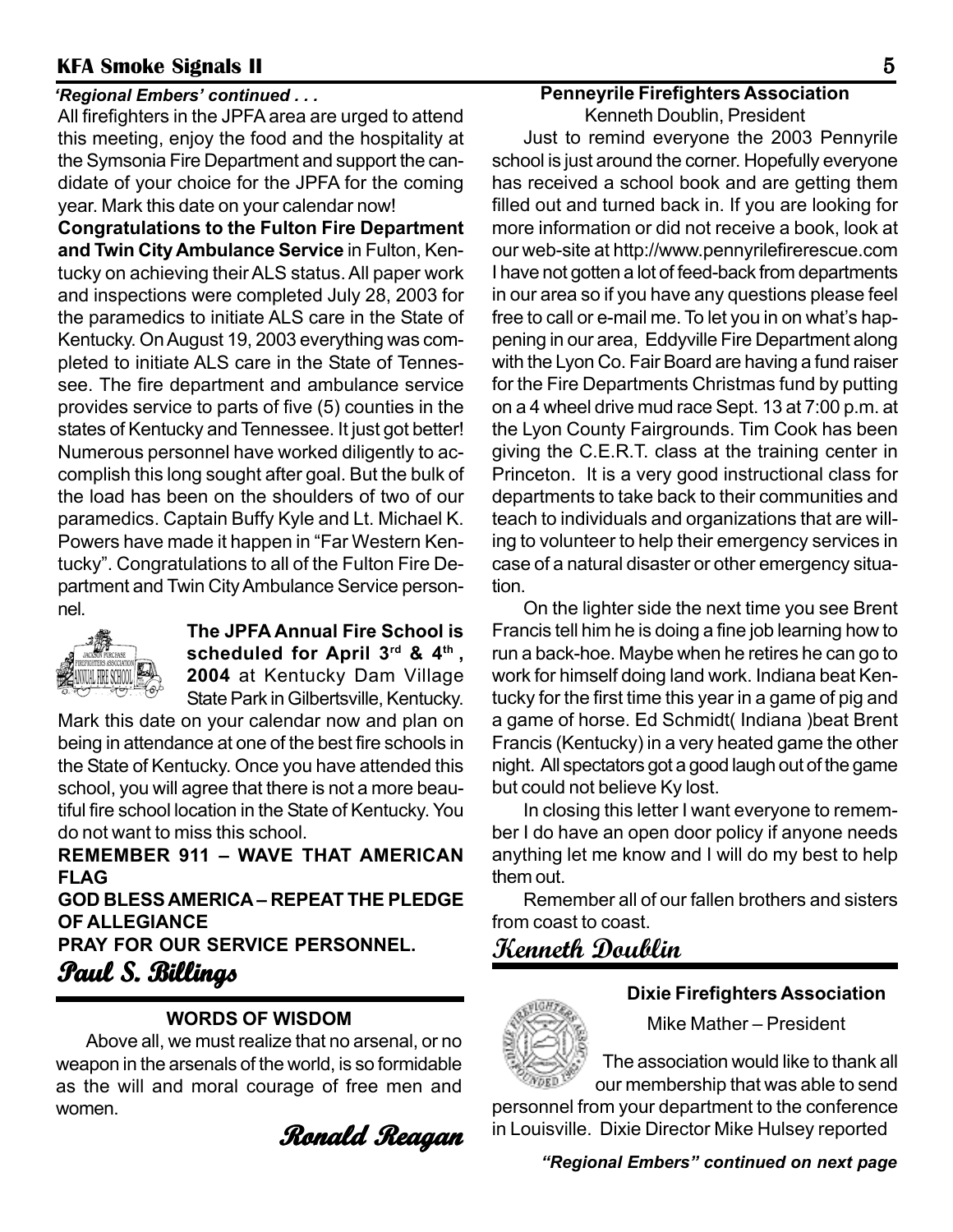#### *'Regional Embers' continued . . .*

an exceptional attendance by our association members. We would also like to wish president Dale Harshbarger the best of luck for the coming year as president.

On September 6th, 2003 the association hosted a luncheon for the visiting IFSAC site team. It was a busy day with people everywhere. A special thanks is in order for Kim Todd, Star Clark, Mike Zinke, and several other association members who helped pour on heaps of Kentucky hospitality on all our visiting officials. The meal was exceptional.

If you see Woody Will anytime in the near future you might wonder what his big smile is about. Well his son whom most of you have probably seen at one fire school or another got married the same weekend as the IFSAC site visit. Woody said that was just like something his son would do. Get married on the busiest weekend he has had in 5 years.

Plans for the Dixie Fire School are getting close to completion. The school will be held on March 5, 6, 7, 2004. Some of the tentative classes are:

**EMT Con Ed, Vehicle Rescue, Driver Operator Mobile Water Supply, Driver Operator Arrial Apparatus, To Truss Or Not To Truss, Fire Control, Boot Camp, Water Rescue, FF Survival & Rescue, WMD/Haz Mat, Chaplin Program, Industry Injury and Hazard Control, Farm Rescue, MCTO Decisionmaking, Leadership, Ventilation/Forcible Entry.**

We will be sending out brochures to our association by the end of November for early registration and to the rest of the state in January. We have been hearing some concerns by members that classes they need are being filled by people from out of our region. This year is your chance to fix that. You will have over a month ahead of the rest of the state to get your registration in. Be safe in all you do.

## **Mike Mather**, President

#### **Green River Firefighters Association**

Harvey Henderson, President

Congratulations to Randy Lawson and his Conference Committee as we had a great time at the 2003 KFA Conference.

We are excited to have Bob Newman from our Area elected to the Vice President At Large position. Bob is a great chief from a progressive fire department who we believe will be a great asset to

KFA. Steve Leonard continues to give us great representation as our KFA Area 3 Director.

We thank everyone who attended our Ribbon Cutting Ceremonies for our new multi purpose building. Our multi purpose building is a great resource, which we would not have without the support of the Fire Commission and the Training Facilities Grant Program.

We thank the Kentucky Ambulance Providers Association for holding the State EMS Conference in Owensboro. The Conference is growing each year and we enjoy being a part of the Conference.

We hope everyone is planning their February trip to Owensboro for the 2004 Officers School, scheduled for February 27-28-29.

#### **KENTUCKY EMS CONFERENCE**

The 2003 Kentucky EMS Conference and Trade Show was held in Owensboro September 15-21. This was the 13<sup>th</sup> year for the Conference with attendance this year topping any of the previous years.

The Conference is sponsored by the Kentucky Ambulance Providers Association. Associate Sponsors include the Kentucky Board of EMS, KCTCS State Fire Rescue Training, Kentucky EMT Instructors Association, Kentucky EMS Academy, Louisville Medical Center STATCARE and the Green River Firefighters Association.

As the fire service continues to increase its involvement in the provision of EMS, the number of fire service personnel attending the Conference is increasing.

The Conference includes a wide array of meetings, educational programs, exhibits and entertainment. The vendors area was highly successful with a little bit of everything on display, including three EMS helicopters inside the expo center.

 The Kentucky Firefighters Association's EMS Committee held a committee meeting as a part of the Conference. Kentucky Fire Commission Executive Director Ronnie Day spoke during the opening ceremonies. Fire Commission Chairman Bruce Roberts was also at the Conference.

Randolph Mantooth, who starred in the 70's hit television series *Emergency!*, was the guest speaker at the Conference Banquet on Friday evening. Mantooth is known to emergency responders as Johnny Gage, firefighter/paramedic of Los Angeles County Fire Department's Squad 51. Johnny and his partner Roy DeSoto introduced America to the concept of advanced life support emergency medical services and were responsible for inspiring many throughout the country to become paramedics.

Many organizations contribute time and effort to making this a quality conference. The dates for the 2004 Kentucky EMS Conference are September 12-19.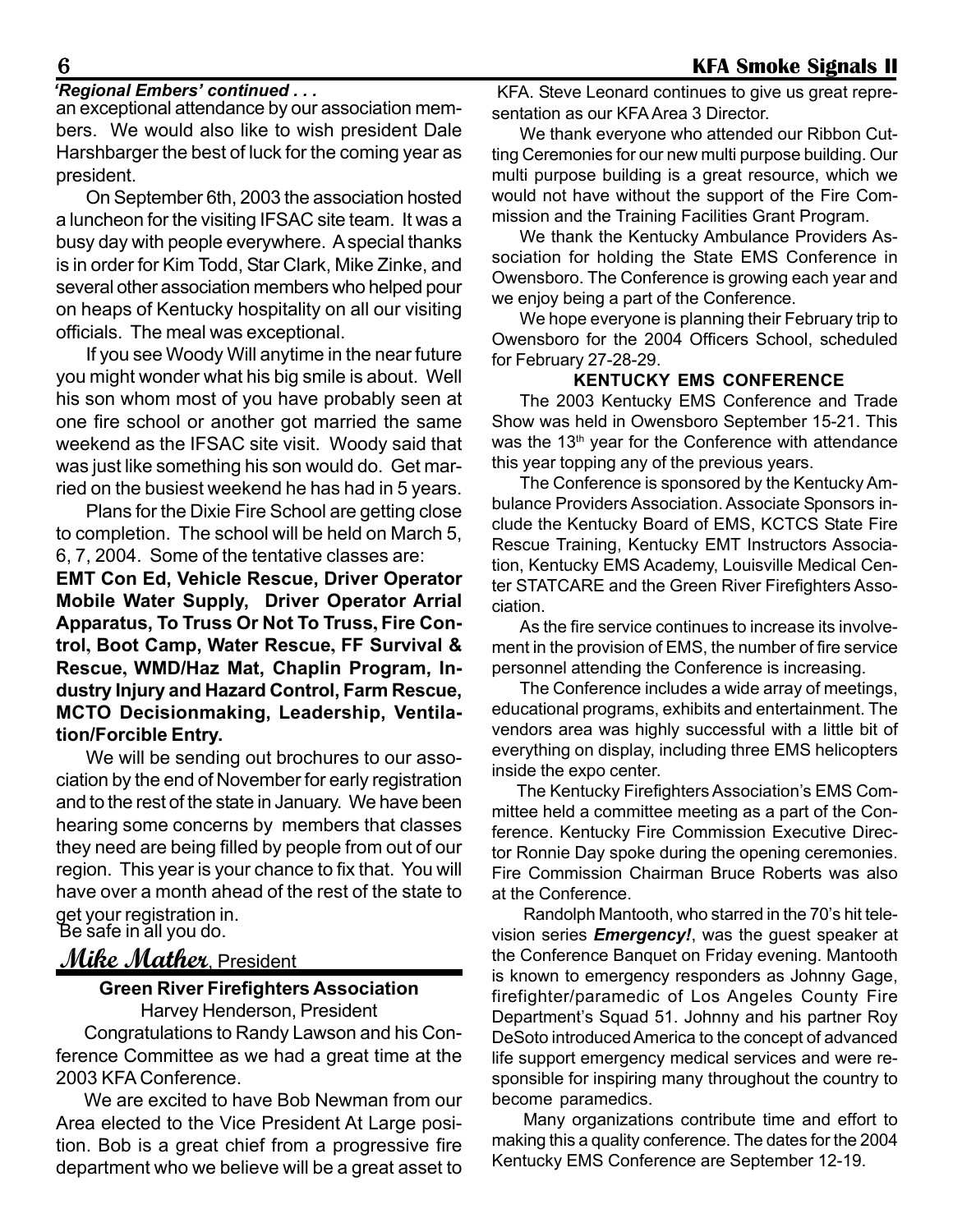#### **Northern Kentucky Firefighters Association** Bill Berkle - President

The Northern Kentucky Firefighters Association congratulates Jefferstown and Jefferson County, particularly Past President Randy Lawson for a great conference.

Outstanding! We in Northern Kentucky are extremely proud of our Inductees to the Hall of Fame, Bob Hebbeler from Ft Wright Fire Dept and Sylvan Smith from Erlanger Fire Dept. Both of these distinguished gentleman are still extremely active in our Association and the KFA. I have known, respected and followed the career of these two gentleman since I was a young firefighter. Congrats to Bob and Smitty for representing the interest of Northern Kentucky and all of Kentucky for many years.

We are happy to hear FEMA has awarded Grants to Wilder Fire Department, Fire Department Bellevue-Dayton and the Florence Fire Department which will use these monies to upgrade their department defenses.

KFA President Dale Harshbarger is busying preparing for the 2004 Conference which will be held in Northern Kentucky next year. Many people are hard at work to make this conference the best ever; We are all excited in Northern Kentucky to have our many friends and comrades coming back to enjoy our Northern Kentucky Hospitality.

With the coming of October Fire Departments are preparing for Fire Prevention Month and our Fire and Life Safety Committee is encouraging everyone to remember, "WHEN FIRE STRIKES! GET OUT! STAY OUT! Activities and Programs encourage our communities to prepare an escape plan and to practice it. Make sure our homes have Working Smoke Detectors and when we change our clocks to change the batteries in those detectors. The NKFA supports the Risk Watch Champion Management Team Kentucky and has Risk Watch in many of our schools already.

We encourage all associations to get on the Risk Watch bandwagon and see how you can bring Risk Watch to your Communities.

Till next time, BE SAFE! God Bless!

As reported by Northern Kentucky Firefighters Association Joe Stambush, Vice President NKFA

## **Southeastern Firefighter Association** By Reginald Morgan

Greetings from Southeastern Kentucky

It is with deep regret that I inform you of the passing of Bill Robbins, Sr., the father of KFA 1<sup>st</sup> VP Bill Robbins, Jr. Mr. Robbins was laid to rest on September 5<sup>th</sup> in Middlesboro, Kentucky. On behalf of the entire SKFA I would again like to express our deepest sympathy to the family.

Well fall is here and it is time for our Fall Fire School. We invite everyone to come and participate in what promises to be our best school to date. We are very excited about the schedule that Greg Gray and his staff have put together this year. The school will be held on October  $17<sup>th</sup> - 19<sup>th</sup>$  in London at Kentucky Techs South London Campus and at the training tower. Classes that are being offered include Wildland Awareness, Firefighter Survival and Rescue, Haz-Mat Awareness and Operations, Rope Assisted Rescue, EMT continuing Education, Firegrounds Command (based on Chief Brunacini's book), as well as basic Firefighting which will feature a brand new state of the art training prop. The school is \$5.00 per student and as usual if your department is a member of the SKFA it is free. For more information please contact Greg Gray Area 13 Coordinater at (606) 862-0318.

The SKFA will also hold its regular meeting on Saturday of the fire school at 5:00 at the training tower.

I would like to also announce that SFRT Area 13 is also hosting the 2nd Annual Fire and EMS Instructors Weekend on October 11<sup>th</sup> and 12<sup>th</sup> in London. This will be an excellent opportunity to get your methodology hour for your recertification as an instructor as well as take the new Level 1 instructor Class. The second part of this class will be held the weekend of the SKFA's fall fire school.

The annual Hall Of Fame Parade will be held on November 1<sup>st</sup> in London. The parade will start at 12:30 everyone is asked to bring his or her Fire Apparatus, Police Cars, Ambulances, Rescue Units, and POV's to participate. The assembly area will be at the old Kroger parking lot on North Main St. For more info on the parade contact Steve Myers at (606) 364-3382.

That's about all for now. Until next time BE SAFE.

**Reggie Morgan** President, SKFA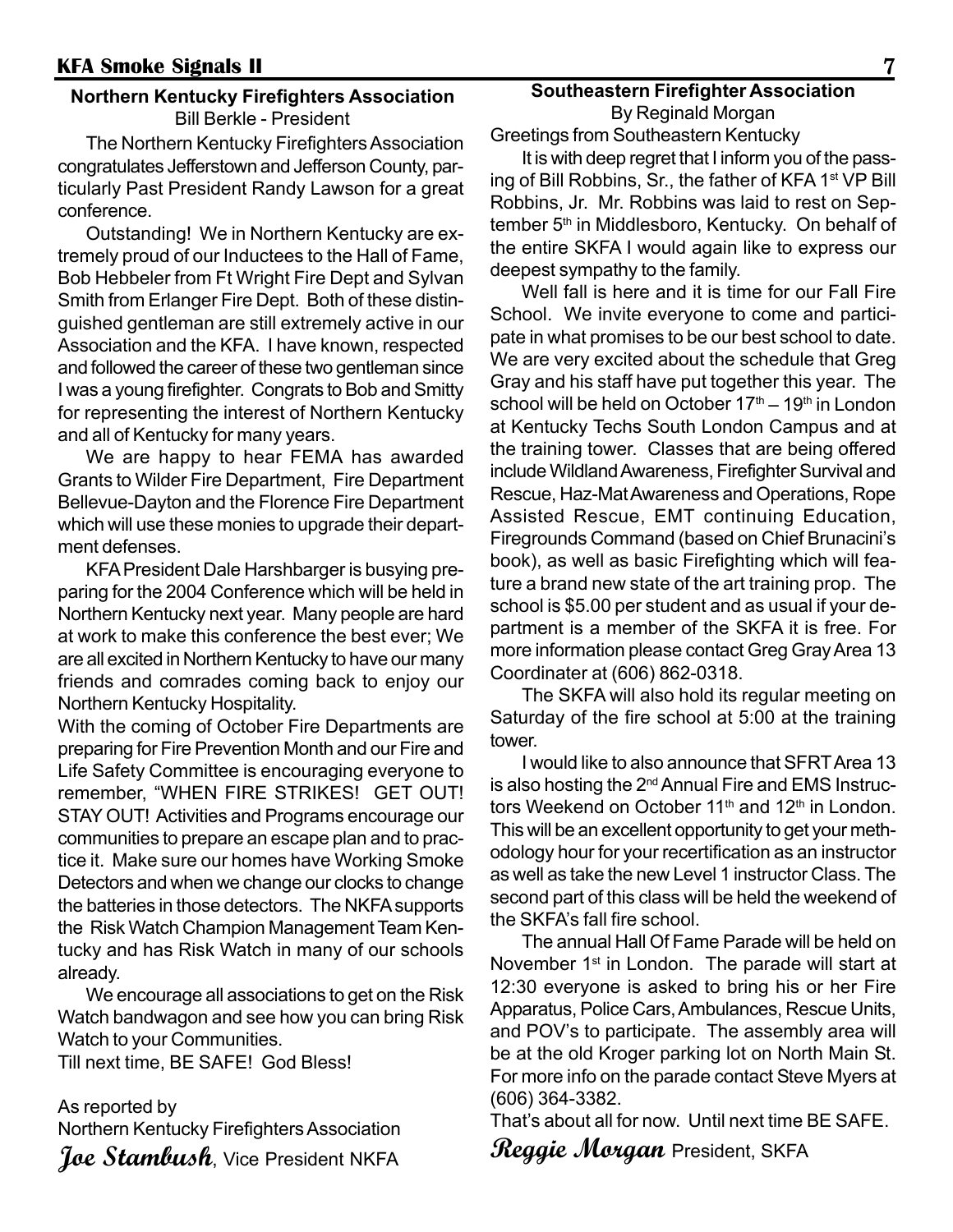During the President's Banquet of the 83<sup>rd</sup> annual KFA Conference in Jeffersontown, Ky., the inaugural class of the KFA "Hall of Fame" was inducted. In total six gentlemen were inducted, three posthumously. Each inductee or their family received an engraved crystal flame award, a smaller individualized version of the Hall of Fame banner and a certificate from the Association signifying

their achievement. The committee would especially like to thank the following for their assistance: "Fireman Joe" Stambush for reading the induction introductions, Mike Wallingford for assisting us with the presentations, Charlie Shaw for helping us plan the event, and President Randy Lawson and his staff for a magnitude of duties involved with our presentation. Following are the inductee's and information on each:

#### **ARNOLD NEUENSCHWANDER**

It seems appropriate that the very first person to become a member of the KFA "Hall of Fame" would be its first President. The Kentucky Firemen's Association, as it was named at that time, was originally formed in September of 1919. About 20 fire chiefs and officers from throughout the commonwealth were in attendance at that first meeting in the Council Chamber in City Hall in Louisville, Ky. Louisville's own Fire Chief, Arnold Neuenschwander, was chosen as the first President of the newly formed association and will be the first inductee into its Hall of Fame.

Chief Neuenschwander served on the Louisville Fire Department from 1891 until 1910. At that time he resigned his fire department position to become demonstrator for the Ahrens Fox Engine Manufacturing Company in Cincinnati. While in the employ of this company he performed a new feat that brought him national attention. He set a water pressure record, forcing a stream of water to the top of the Woolworth Building in New York City.

**KFA Firefighter Hall Of Fame** When a former Louisville Mayor assumed office again in 1917, he offered the position of Fire Chief to Mr. Neuenschwander, who accepted the appointment on December 8, 1917. During his tenure as Louisville Fire Chief, Neuenschwander greatest achievement is said to be "nearly the complete motorization of the department".

> Arnold Neuenschwander held the position of KFA President for the first 6 years of the association's existence. The annual conference was held under his guidance in Louisville for each of these years.

> Some of the major accomplishments of President Neuenschwander and the KFA in those early years included passage of Legislation in 1920 for Civil Service law governing fire and police. This law was further amended and strengthened through legislative acts in 1922 and 1924. President Neuenschwander's terms were also credited with continued growth and participation of departments throughout the Commonwealth. After Neuenschwander's nearly 6 years in office, the Kentucky Firemen's Association was established and viewed as the premier fire department organization within the state.

> In June of 1924, President Neuenschwander grew ill and after more than a month, died from his illness on July 21, 1924, while still holding our President's position.

> The KFA is honored to posthumously present as the first inductee into our "Hall of Fame" …. Chief Arnold Neuenschwander of the Louisville Fire Department.



 *continued on next page . . .* **Second inductee Bob Hebbler**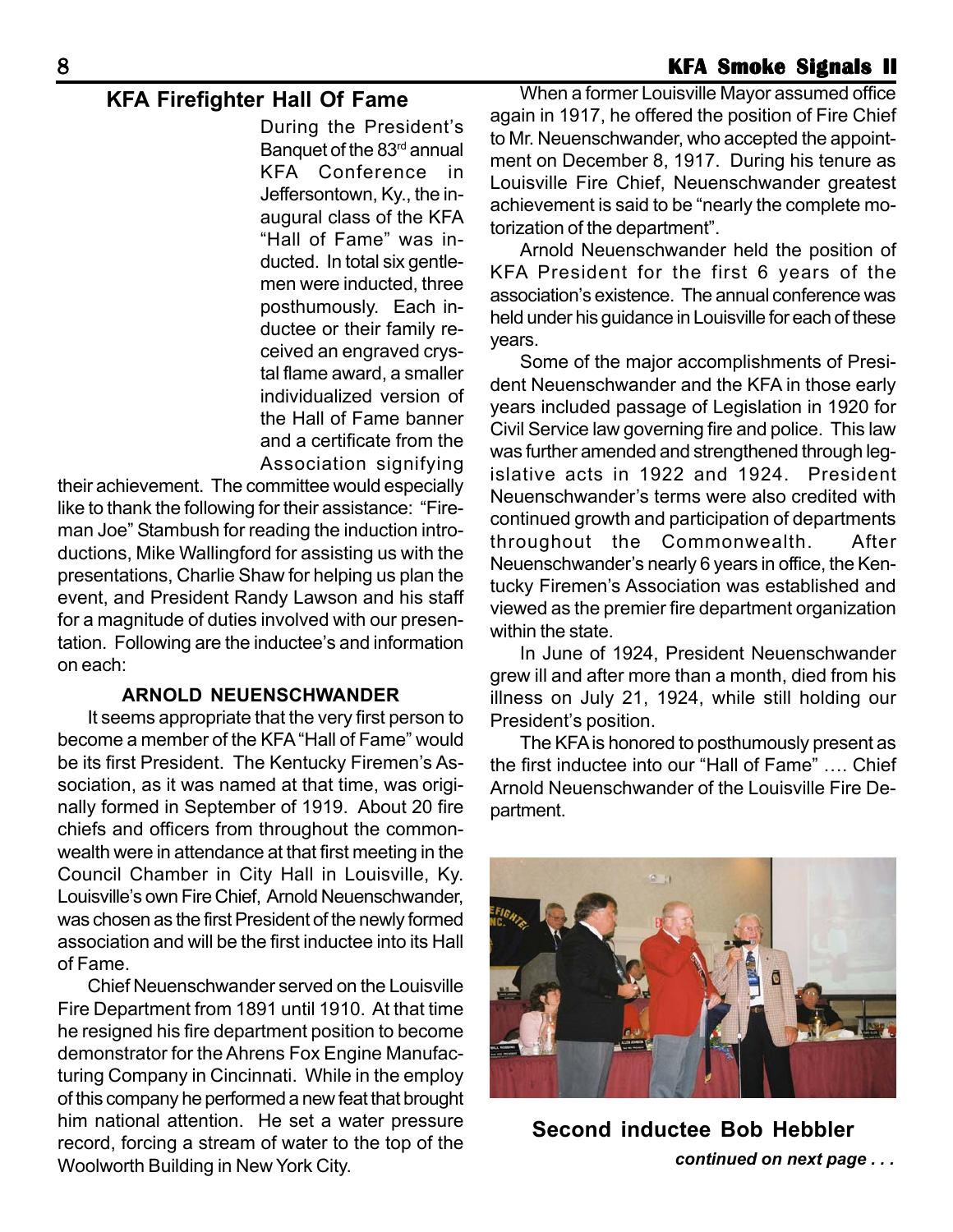#### *'Hall of Fame' continued*

Bob Hebbeler's fire service career commenced when he joined the Ft. Wright Volunteer Fire Department in 1953, which initiated a long and distinguished career in emergency service. Mr. Hebbeler immediately became active in the Northern Ky. Firefighters Association and the KFA. He chaired the NKFA's Ways and Means Committee for ten years where many successful dances were held throughout the 1950's and early 60's. These fundraisers greatly assisted this regional association and enabled it to grow into the prosperous association it is today. Bob was elected to the position of NKFA vicepresident in 1968 and served as Northern Kentucky President in 1969, while continually serving committee roles to this day.

Bob attended many state and national schools and conferences throughout the years and regularly attended the FDIC in Memphis with his Chief and good friend, Pete Nienaber.

Throughout his life, Bob served his community and state in many capacities. Just a few of the highlights include Bob serving as the very first varsity basketball and baseball coach at Covington Catholic High School in 1944 and 45. In 1956, he chaired the Kenton County Polio Foundation Drive and raised a record \$ 26,000.00. Bob is the only person to serve 3 terms as President of the Ft. Wright Civic Club where he is a lifetime member. He has served the Covington Turners Society for 65 years. Bob has compiled a lengthy list of awards and recognitions.

Bob attended his first KFA conference in 1955 in Covington and had attended every one since. His attendance at this conference is his 48th consecutive. In 1962, he was elected to the position of KFA secretary, succeeding Henry Bogenschutz of the Covington Fire Department. Many committee appointments including finance preceded this position in the KFA. Bob held the position of secretary of the KFA for 16 years retiring at the 1978 state conference in Bowling Green. Chief Don Roberts from Florence continued the Northern Kentucky tradition and followed Bob as secretary of the KFA.

Bob has been recognized in recent years at KFA conferences through his involvement in memorial services and swearing-in ceremonies. You will always see Bob on the convention-meeting floor

sitting in the back of the room offering advice to anyone who is smart enough to ask him. It is a highlight for many of us to annually see and talk with Bob and his lovely wife of 63 years, Evelyn, at these conventions.

Robert Hebbeler has been a credit to the KFA and the Kentucky Fire Service for half a century. It is with sincere gratitude that we thank him and induct Robert "Bob" Hebbeler of the Ft. Wright Fire Department to the KFA "Hall of Fame".



#### **Earl McDaniel**

An icon of the Kentucky fire service, Earl R. McDaniel's career spanned 45 years with the Lexington Fire Department. Joining the department in March of 1941, Earl saw promotions to Fire Marshal and Assistant Chief lead him to the Chief's position on December 27, 1949. Chief McDaniel continued as Chief until his retirement, exactly 37 years to the day in 1986. Earl passed away on Jan. 29, 1991, while watching his beloved UK Wildcats beat the Auburn Tigers.

Under Chief McDaniel's leadership, the Lexington department changed from a small operation with 6 fire stations to a modern one with 18 stations. More important, during his tenure, McDaniel and the Lexington Fire Department was synonymous with high quality, twice cited by the U.S. Chamber of Commerce as the # 1 fire department in the nation for a city Lexington's size. Earl stressed discipline and that his firefighters be highly trained with a caring attitude.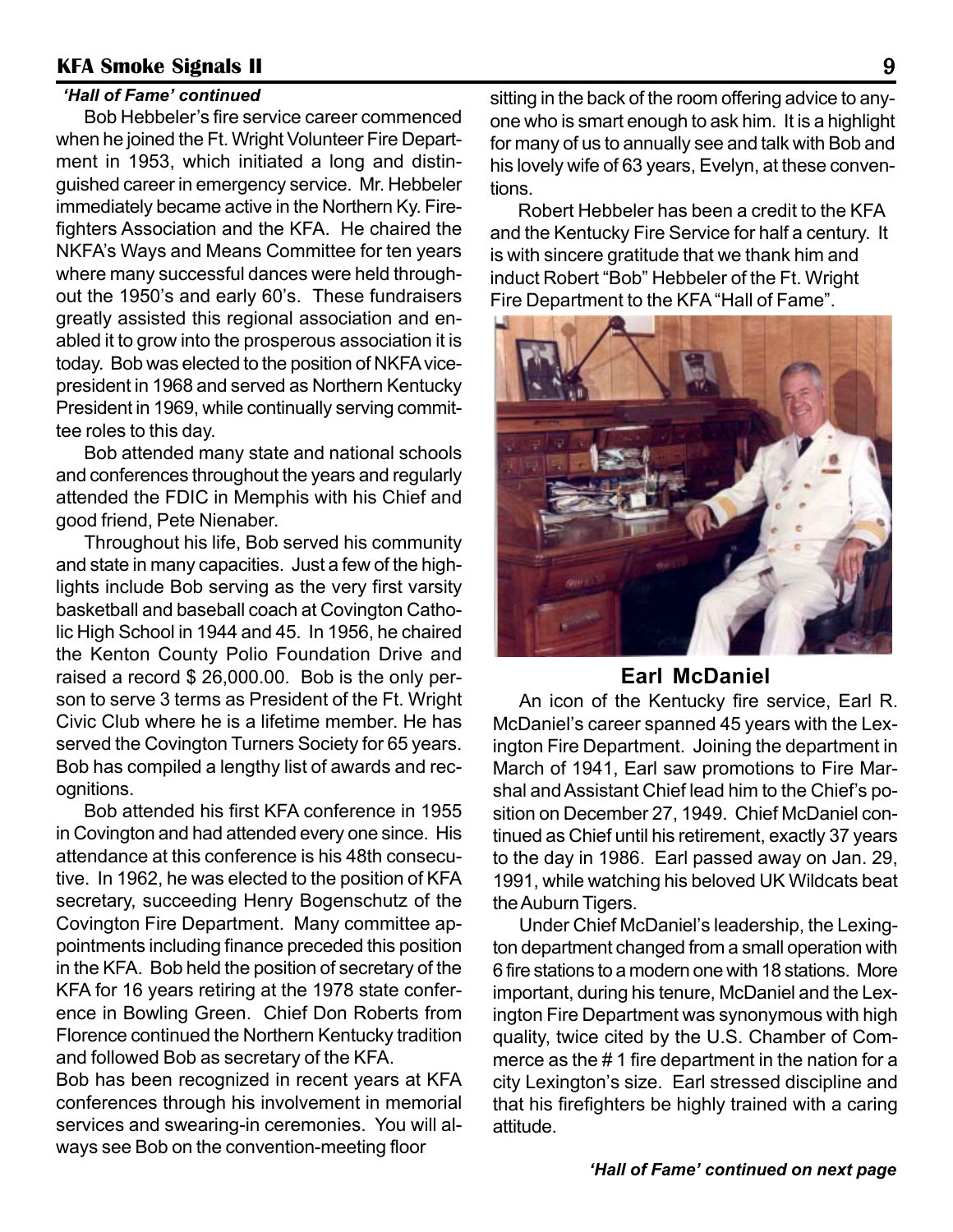Earl McDaniel's leadership was not restricted to Lexington alone. At the time of his Chief's promotion in 1949, Earl was serving as President of the Central Kentucky Firefighters Association and the National Chairman of Fire Prevention for the United States Junior Chamber of Commerce. Always active in committees of the KFA, he was elected President of our association in 1952 in Ashland. As Southeastern Fire Chiefs Association President in 1954 he represented 10 states, and in 1956 the State Insurance Board appointed him Kentucky State Fire Marshal. In 1957 he was honored for his years on the Board of Directors of the International Fire Chiefs Association. Earl remained active in all these associations till his retirement.

Chief "Mac" always supported and assisted every fire department in the Commonwealth regardless of size. Through his efforts as co-chair, our State Fire School in Lexington continually grew and afforded expert training to thousands of firefighters across the state. The oldest state fire school in the nation, Earl coordinated many agencies including the KFA to make this school work, free of charge, for our firefighters. Earl was always there to recognize deserving or non-deserving individuals with his famed "bullcinch" award. And who can ever forget Earl's appearances in his white dress uniform.

Chief McDaniel's expertise was not limited to the fire service. At the 1965 KFA annual conference in Frankfort, Earl shared the podium with others including Governor Ned Breathitt speaking on, of all things, "The Great Wall of China". Earls interest and support helped many and enabled the KFA and the Fire Service of Kentucky to grow and prosper.



*Hall of Fame' continued . .* The Pictured at the bottom of the previous page presenting this Hall of Fame Award was a person who witnessed many of Earl's efforts first hand, President of the KFA in 1975, Retired Chief Ray A. Muench of the Southgate Fire Department.

Accepting Chief McDaniel's award were his daughter, Mrs. Marcia Caton, and sons Charles and Earl McDaniel.

#### **SYLVAN SMITH**

Sylvan Smith volunteered for the Erlanger Fire Department in 1954 after a 4-year military turn with the United States Army. Advancing through fire department ranks of firefighter, engineer, lieutenant, captain and chief officer, Smitty recently retired from active duty but continues as an integral part of the Erlanger Fire and EMS Department. According to Smitty's good friend, Chief Bill Martin, words that best describe Sylvan include, witty, friendly, compassionate, concerned, determined, and sometimes stubborn.

Beginning in the 1970's, Sylvan began representing his Erlanger department in regional and state associations. He became extremely involved in the Northern Kentucky Firefighters Association and the KFA. Benefits from legislation for all firefighters and emergency responders seized his interest. When called upon in the late 1980's, Sylvan filled a vacant position as KFA Vice-President. He was elected President of the KFA in 1989 here in Jeffersontown succeeding Bob Gaddie and hosted a memorable conference the next year in Ft. Mitchell. Smitty continued serving. He was Northern Ky. Firefighters Association Vice-President in 1992 and President in 1993, while leading the legislative committee's of both the KFA and the NKFA throughout the 1990's and into the present. Also in 1992, Governor Jones appointed Sylvan to the State Commission on Fire Protection Personnel, Standards and Education, where he presently holds the position of Vice-chairperson.

Great advancements have been made for the fire and emergency service of Kentucky under Sylvan Smith's leadership. With a union background as an employee of the General Electric Jet Engine Plant and his volunteer fire department passion, he played a key role in molding a cooperative effort of paid and volunteer firefighters to enhance our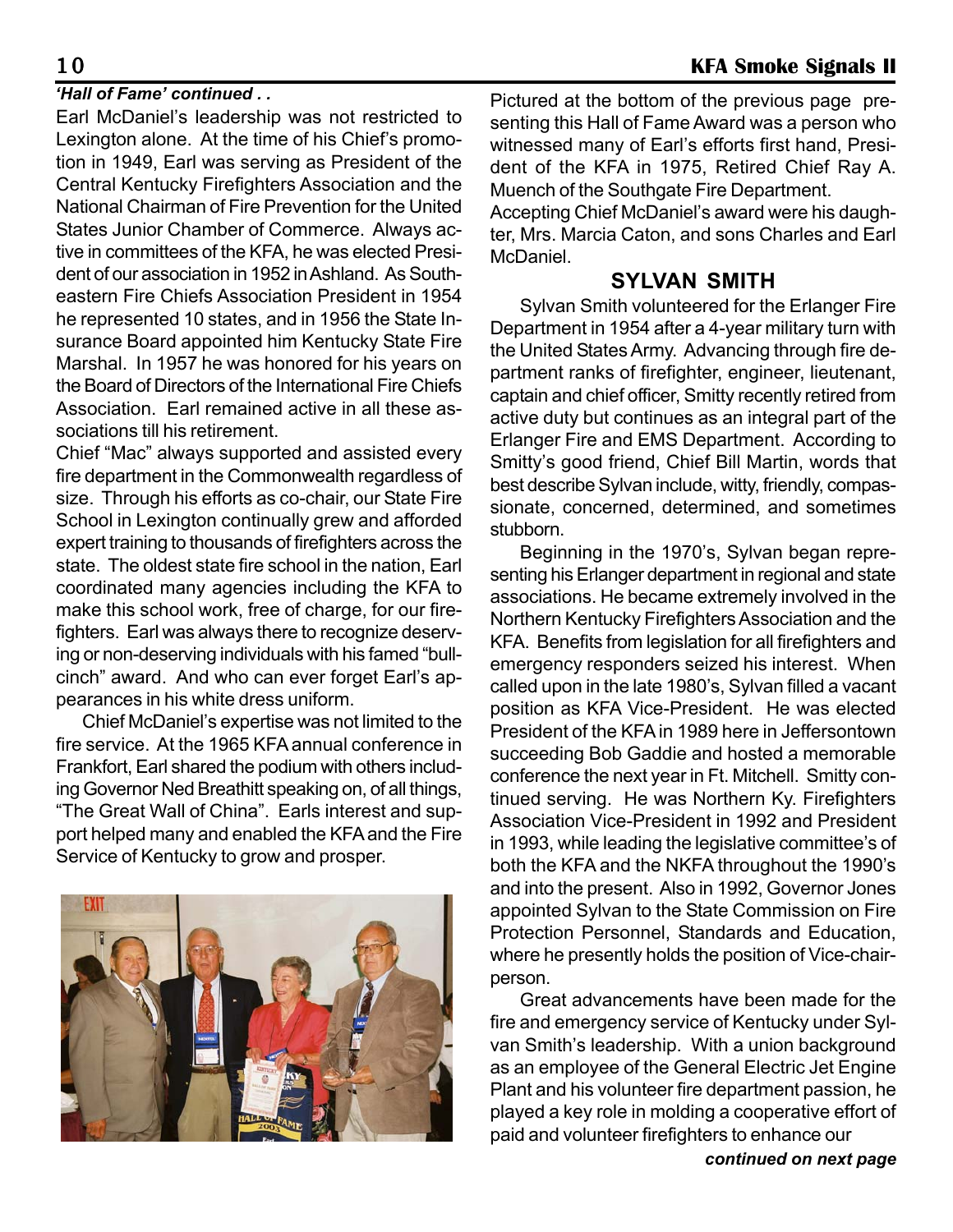#### *'Hall of Fame' continued . . .*

lobbying efforts into one voice in Frankfort. He took on the responsibility as our lobbyist and the results have been countless. Continual increases in incentive pay and volunteer aid money; statewide training facility grant funding; low interest loan program for fire departments; enhancements in training, firefighter safety, and public education expansions, and just this past year, passage of an issue close to Smitty's heart, House Bill 427, an act to exempt certified firefighters from annual training requirements so that they may continue to receive state provided incentive pay, while they are mobilized with the United States Armed Forces.

Sylvan was also instrumental in the support, fundraising, and eventual completion of our Kentucky Fallen Firefighters Memorial in Frankfort.

While Sylvan Smith's past accomplishments benefit all of us, his legacy continues through his continued effort as our legislative chairperson and lobbyist, and through his other activities that benefit the Kentucky Firefighter. It is with great pleasure and thanks that Sylvan Smith is inducted into the KFA "Hall of Fame".

Presenting Sylvan's Hall of Fame Award was a person who has worked closely with him in many capacities over the years and 1997 President of the KFA, Mr. Mike O'Day:



#### **PAT TREVATHAN**

Pat Trevathan's life in public service started in 1951 with 4 years in the United States Navy. Following his military commitment, he served one year as a volunteer firefighter for the McCracken County

Civil Defense before embarking on a 20-year career with the Paducah Fire Department, retiring as Captain in July of 1976. Pat's fire service career was not limited to his full-time position, serving as Deputy Chief of the Fairdealing Volunteer Fire Department for 14 years and as Training Officer of the Reidland-Farley Fire District.

Pat believes in education, teaching firefighters and emergency medical personnel through a 27-year career as an employee of fire rescue training. 23 of these years were spent as the Region 1 coordinator. To further illustrate his value of education, Pat holds an associate degree in fire science technology and a bachelor and masters degree from Murray State University in technical education. A life-long commitment to EMS, Pat holds the distinction of one of 15 chosen to initiate EMS training within the Commonwealth in 1970 with an EMT certification number of 104, EMT instructor certification # 14 and EMT Instructor Trainer # of 6.

Pat has served many organizations and associations. Lifetime member of the West Kentucky EMS Association, lifetime member of the Ky. Professional Firefighters Association, President of the Ky. EMT Instructor Association from 1972-1975 and executive secretary 1982-1997. Pat Trevathan was the first President of the Jackson Purchase Firefighters Association. Pat was inducted to the Dr. Jack Carey EMS Hall of Fame in 1993.

As a delegate at numerous KFA conferences, Pat's extreme knowledge of parliamentary procedure was utilized by the KFA. Serving as our KFA parliamentarian from 1984 to the year 2000, Pat brought a new decorum to our meetings. Through the years many tough decisions were put upon Pat for resolution. He did this respectfully, professionally, and by the book. His influence on many young firefighters has produced not only tremendous firefighters and emergency medical responders but also a few schoolhouse lawyers.

Pat was present at the ceremony with his wife Violet and it was our great honor to bestow this Hall of Fame award to a most deserving individual.

See picture at the top of the next page presenting Pat's Hall of Fame Award was 2000 KFA President and former running mate with the KPF and the Paducah Fire Department Gerald Stewart.

#### *'Hall of Fame' continued on next page*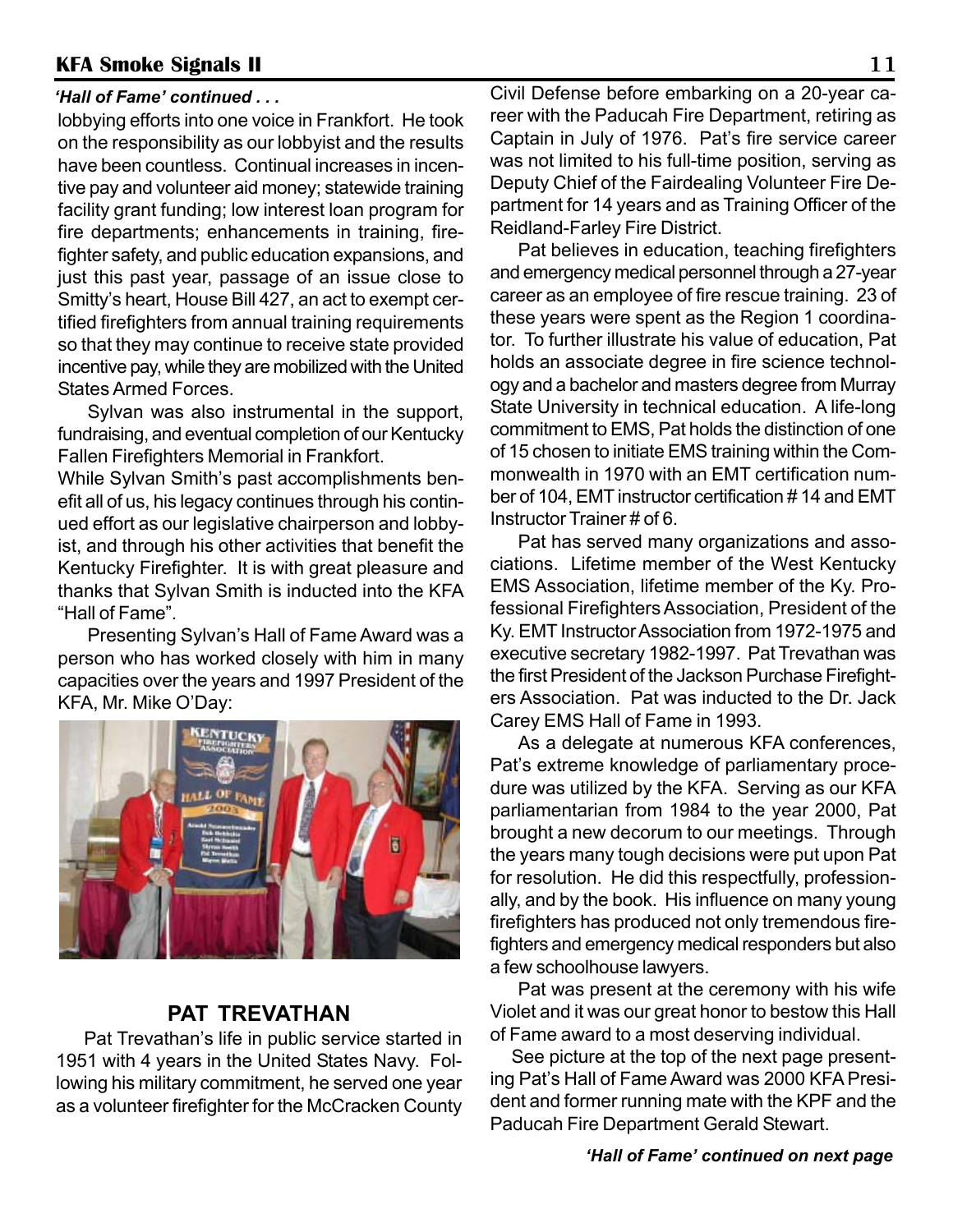

#### **WAYNE WATTS**

William "Wayne" Watts was the final, but not at all least, inductee into the "Hall of Fame". Wayne was serving as our KFA treasurer for the 30<sup>th</sup> consecutive year when he suddenly passed away on June 14, 1997, shocking us all. The  $77<sup>th</sup>$  annual conference held that year in Northern Kentucky was dedicated in the memory of Wayne.

Wayne was first elected treasurer of the KFA in Somerset in 1967. He was re-elected every consecutive year, with his last election being in Bardstown in 1996. Wayne was highly respected for his honesty and thriftiness. He managed our finances through a period of immense growth. His contributions were not limited to financial matters. His knowledge and experience of the fire service proved a great value in decisions made by our executive committees. A voice of reason, Wayne commanded tremendous respect among his peers.

Wayne started his fire service career with the Harrodsburg Vol. Fire Department in 1946. When the Mercer County Fire Department was established in 1954, Wayne was appointed the first Fire Chief. He built the department from a one-engine unit to a first class operation. He continued serving the department after his retirement from Chief by working to create the Mercer County Fire District Board. At the time of his death, Wayne was serving as Chairperson of that Board.

 In 1989, Wayne Watts was appointed to a position by Governor Wilkinson to serve on the State Fire Commission on Fire Protection, Personnel, Standards, and Education. He chaired the training facility committee. His work on the commission has had a tremendous effect on the advancement of fire service training and firefighter safety throughout the Commonwealth.

Wayne was most proud that his entire 51 years in the fire service was through volunteerism. Never paid a cent for his duty. Wayne Watt's life was dedicated to the fire service and the firefighters of Kentucky. He is a legend in the KFA through his effort, kindness, and longevity. It is with great pride that we include Wayne Watts into this first class of KFA Hall of Famers.

Presenting Wayne's Hall of Fame Award was the person who had the difficult task of replacing Wayne as treasurer and who was retiring from his duties after 6 years of exemplary service to the KFA, Treasurer Bryant Stiles.

Accepting on Wayne's behalf was his lovely wife, Mrs. Betty Watts, and children.





National Volunteer **Fire Council** 

Ken Nipper, Director Bryant Stiles, Alternate **Report: United States is Drastically Underfunding Local Emergency Responders**

WASHINGTON, DC — According to a Council on Foreign Relations study released on June 29, the United States, "is drastically underfunding local emergency responders and remains dangerously unprepared to handle a catastrophic attack on American soil, particularly one involving chemical, biological, radiological, nuclear, or high-impact conventional weapons."

*'NVFC' continued on next page . .*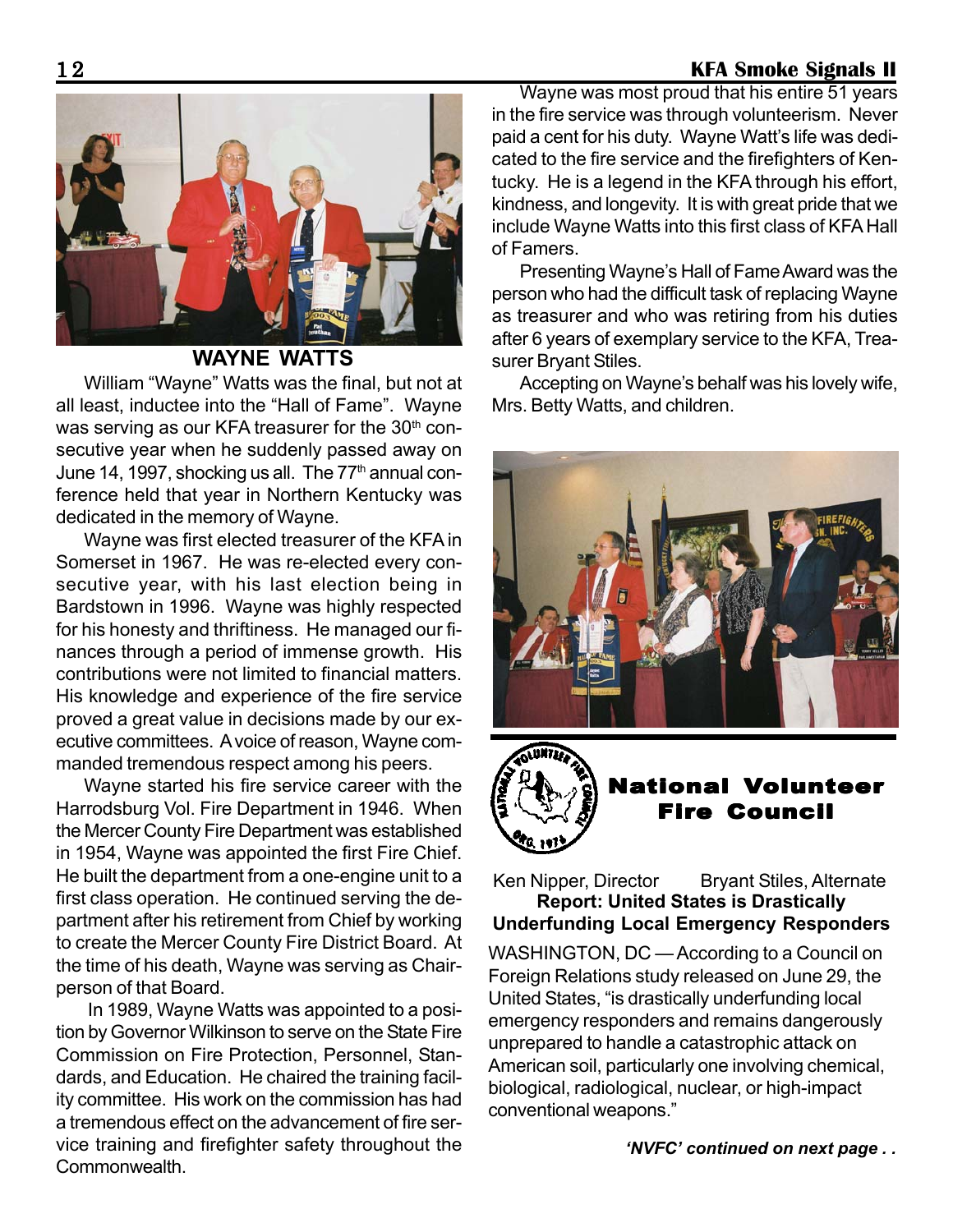The council, a New York-based private world affairs advocacy organization, recommended the federal government spend an additional \$98 billion over the next five years above and beyond the \$27 billion it said plans to spend. The report recommends an additional \$36.8 billion for the fire service alone to strengthen hazardous materials preparation and response, including equipment and training.

The report goes on to say that if the nation does not take immediate steps to better identify and address the urgent needs of emergency responders, the next terrorist incident could be even more devastating than 9/11.

"This report only confirms what many of us have been saying for years - most communities in the United States are ill-prepared to deal with terrorist incidents," said NVFC Chairman Philip C.Stittleburg. "The NVFC was privileged to be a participating organization in the Council's Emergency Responders Action Group."

The council's task force was led by former Sen. Warren Rudman (R-N.H), with Jamie Metzl, a former National Security Council and Senate Foreign Relations Committee official, directing the project. The commission also included former White House adviser Richard Clarke, former FBI and CIA director William Webster and former military officials, business leaders and Nobel laureates.

To address the lack of standards and good numbers, the Task Force made the following recommendations:

• Congress should require that the Department of Homeland Security (DHS) work with state and local agencies and officials and emergency responder professional associations to establish clearly defined standards and guidelines for emergency preparedness. These standards must be sufficiently flexible to allow local officials to set priorities based on their needs, provided that they reach nationally-determined preparedness levels within a fixed time period.

• Congress should require that the DHS and the Department of Health and Human Services submit a coordinated plan for meeting identified national preparedness standards by the end of FY 2007.

• Congress should establish within DHS a National Institute for Best Practices in Emergency Preparedness to work with state and local governments, emergency preparedness professional associations, and other partners to share best practices and lessons learned.

• Congress should make emergency responder grants in FY04 and thereafter on a multiyear basis to facilitate long-term planning and training.

• To deal with the problem of appropriated funds being sidetracked and stalled on their way to Emergency Responders, the Task Force also recommended:

• The U.S. House of Representatives should transform the House Select Committee on Homeland Security into a standing committee and give it a formal, leading role in the authorization of all emergency responder expenditures in order to streamline the federal budgetary process.

• The U.S. Senate should consolidate emergency preparedness and response oversight into the Senate Government Affairs Committee.

• States should develop a prioritized list of requirements in order to ensure that federal funding is allocated to achieve the best possible return on investments.

• Congress should ensure that all future appropriations bills for emergency responders include strict distribution timelines.

• The Department of Homeland Security should move the Office of Domestic Preparedness from the Bureau of Border and Transportation Security to the Office of State and Local Government Coordination in order to consolidate oversight of grants to emergency responders within the office of the Secretary. **Homeland Security Helps Train Citizens for Emergencies With \$19 Million for Community Emergency Response Teams**

OLATHE, KAN. Michael D. Brown, Under Secretary of Homeland Security for Emergency Preparedness and Response, announced today the availability of \$19 million in grant money to train citizens to be better prepared to respond to emergency situations in their communities through local Community Emergency Response Teams (CERT). Brown made the announcement at a meeting with CERT members from the city of Olathe, Kan., who assisted first responders after tornadoes devastated areas of Kansas earlier this month.

*'NVFC' continued on next page*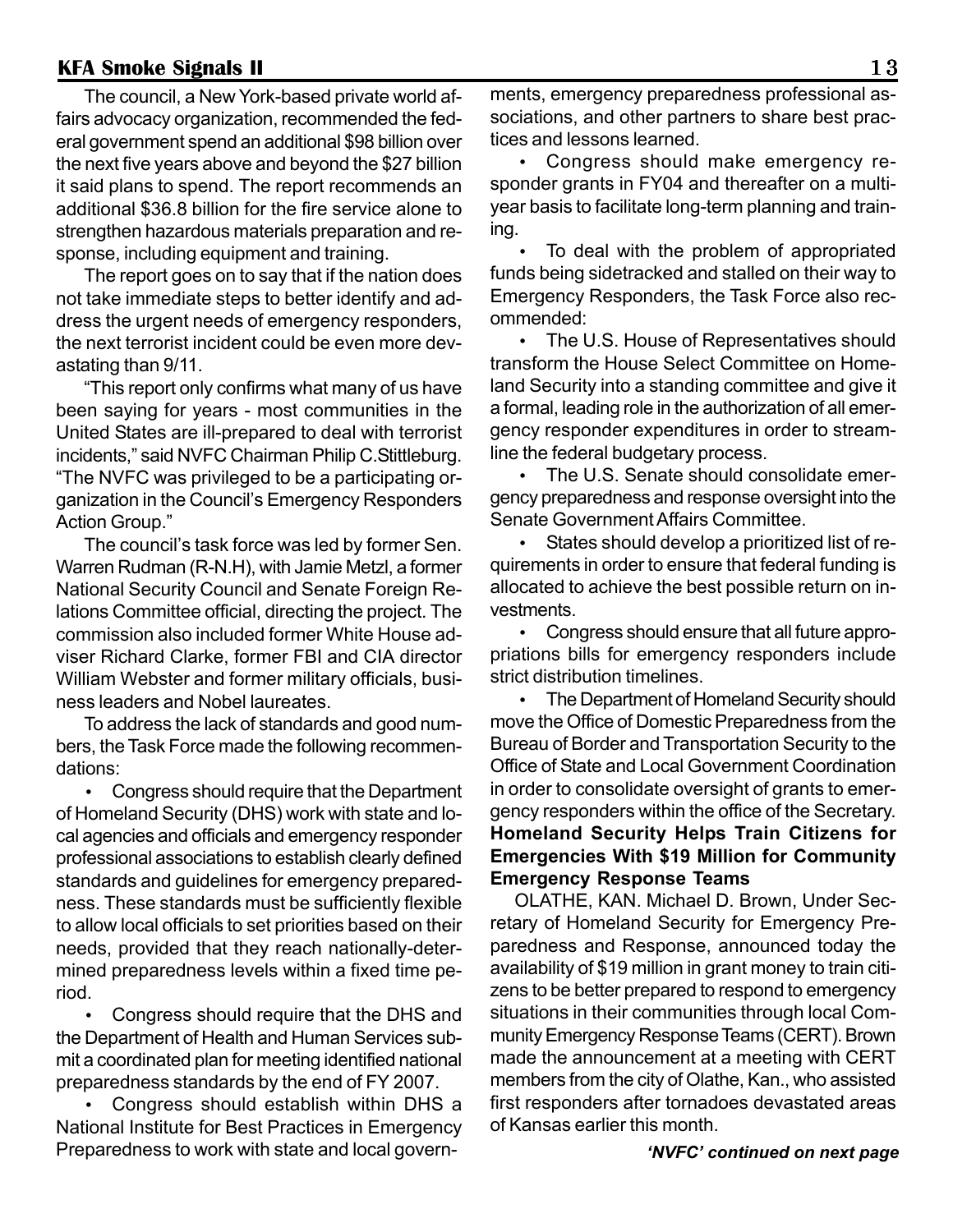#### *'NVFC' continued . .*

Homeland Security has provided more than \$4 billion to state and local governments this year to support the efforts of first responders and help us secure the homeland,said Homeland Security Secretary Tom Ridge. These CERT grants are a great example of the use of funding to better prepare America's communities.

Each CERT member completes 20 hours of training on disaster preparedness, basic disaster medical operations, fire safety, light search and rescue, and other essential topics. The training also includes a disaster simulation in which participants practice skills they learned throughout the course. In the event of an emergency, CERT members can provide immediate assistance to victims, assist in organizing spontaneous volunteers at a disaster site and provide critical support to first responders.

Through the CERT program, citizens are better able to respond to an emergency or disaster,said Brown. This is an essential way for citizens to help secure the homeland by supporting the work of our professional first responders.

The grant money represents the FY03 funds made available to expand the CERT program, and is in addition to \$17 million distributed through the FY 02 supplemental appropriation. The Federal Emergency Management Agency (FEMA) will distribute the funds for state and local level CERT programs to each state and territory according to the formula developed through the Patriot Act. The CERT grants will allow states to fund new programs and to expand existing teams. FEMA has a goal of training 400,000 citizens through the CERT program during the next two years.



## **Fireman Joe Says Joseph Stambush**

My hat is off to Past President Randy Lawson and the entire Jefferson County Team for an outstanding conference in J-Town. Impressive! It was an extreme honor for me to have the privilege of reading the biographies for the inductees to the Hall of Fame ceremony at the banquet. I like all of you was proud to see members of our great organization recognized for their particularl contributions to the KFA, Fire

Commission, Commonwealth of Kentucky and their communities. Congratulations go out to all the inductees, except for the Late Fire Chief from Louisville, I personally knew, respected and learned much from the other gentleman.

I was so proud to give my report on our Fire and Life Safety Activities at the conference and carrying the beacon for our Risk Watch Project. Things continue to go well and prosper since the conference. Our Champion Management Team has provided Risk Watch Train the Trainer Workshops for Fayette County in Lexington, hosted by our good friends from Lexington Fire Dept Fire Prevention Bureau. Over 75 teachers were present and are excited about bringing Risk Watch to their students in 2003-2004. I provided a briefing and training session for the Superintendent and Principals of Gallatin County Schools in Warsaw, Ky.

An exciting and fun Workshop was hosted by Middletown Fire Protection District in Jefferson County thanks to Sgt Natalie Taylor for working the arrangements on that excellent seminar. I have some very special friends in Jefferson County who I know will make Risk Watch grow strong for the children and communities of Jefferson County. The last Workshop I have planned at this time was completed at our Regional Fire School in Northern Kentucky at NKU on Sept 27th & 28th.

I want to have a Meeting of our Fire and LIfe Safety Educators, CMT Team, and anyone interested in bringing Risk Watch to their communities during the month of November. I want to have this meeting in Northern Kentucky. I have not set a date yet because I want some feedback on whethter or not it would be possible for any of you to attend this meeting. I want to give a final report on where we are with Risk Watch at close of 2003 and where we want to go for 2004. Our CMT has to provide NFPA with the name of ten counties who would be willing to do 20 classrooms in their communities, form a coalition team for their county and be provided enough materials and assistance to do the twenty classrooms. Think this over and advise, as several counties have already expressed their desire and are prepared to make a committment to the project. Remember, it is our plan to bring Risk Watch to all of Kentucky so ideas, suggestions and possibilities are welcome. *continued on next page.*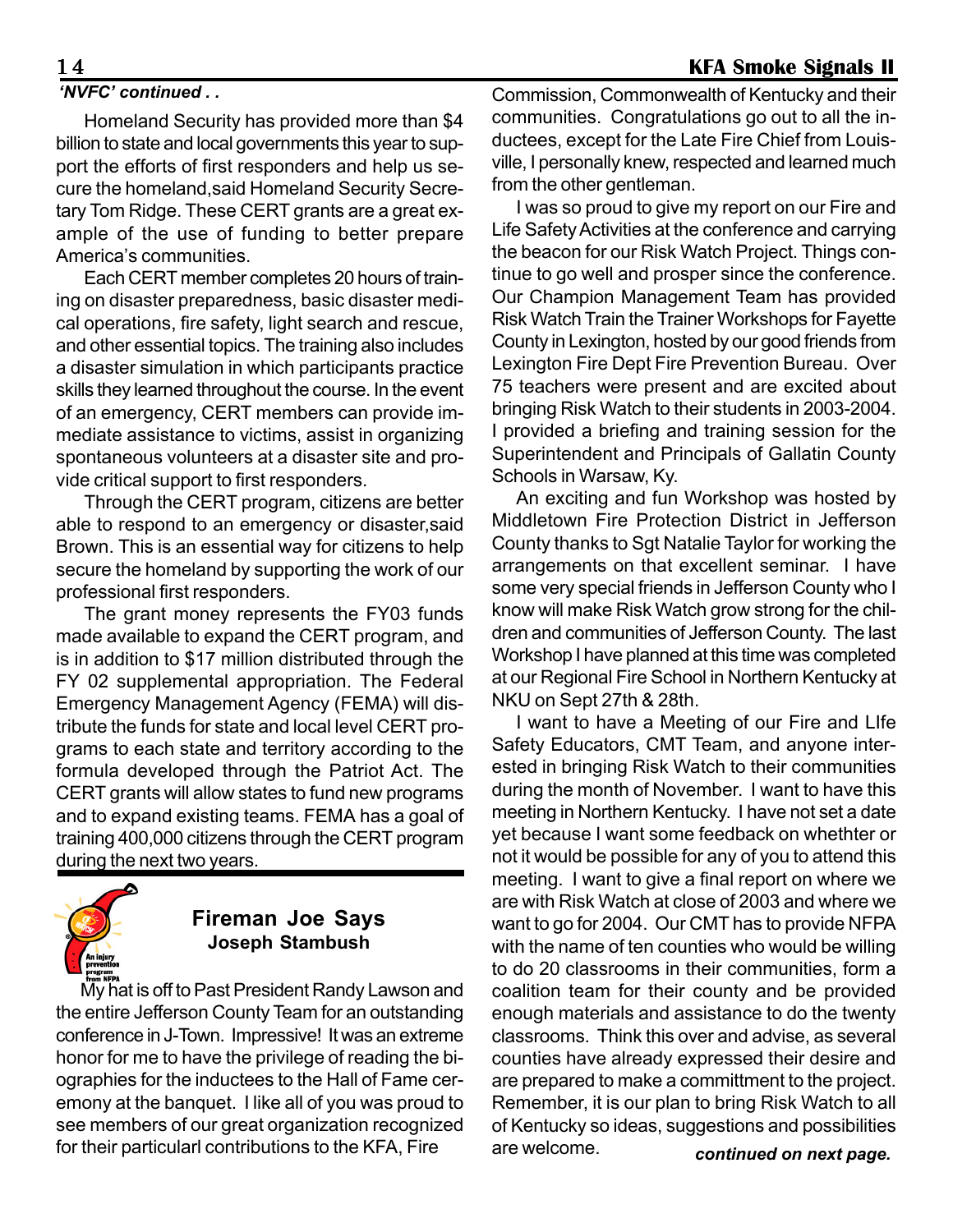#### *'Fireman JOE' continued . .*

Please feel free to contact me or any member of our CMT Team Kentucky, The Fire Commission Office and or KFA Representative.

Fireman Joe at Stambush@aol.com Tom Haynes at thayn2@pop.uky.edu

Bob Douglas at kcpc@fuse.net Bonnie Pigg at safetycity@kyk.net

Robert McCool at rmccool@uky.edu

I want to also welcome the newest member of our CMT Team representing Education is Benjamin Rankin, Principal of Bourbon County Middle School in Paris, Ky.

Till next time, GOD BLESS! BE SAFE!

**Fireman Joe**

#### *New Arrivals* Wingo Fire Department Wingo, Kentucky By Paul S. Billings

Chief Mason Clapp of the Wingo Fire Department in Wingo, Kentucky ("Far Western Kentucky") announces the department's new mini pumper has been received and is in service. The unit was purchased with funds received from the 2002 Federal Fire Act Grant program and local funds. Mike Brady of Life Star Rescue Inc. sold the unit.

The department chose **EVI** in Lake Park, Florida to build this 12-Foot Mini Pumper. The all aluminum body is mounted on a Ford F-550 chassis and houses (8) diamond plate compartments accessed through heavy duty conventional doors. Each compartment is equipped with shelving to accommodate the department's equipment. A custom shelf was built to store a stokes basket, (2) backboards and a pike pole. A (3) bottle cascade system was installed in the front transverse compartment and it's comprised of (3) 4500 psi receivers, a storage rack, a stainless steel panel and a single bottle fill enclosure. Provisions were supplied for a future generator to power the 120V system. The pumper package includes: (2) 1.5" cross-lay discharge outlets and (1) 2.5" discharge outlet, a 240 gallon tank with a 25 gallon foam cell and a Hale CBP 250 gpm single stage pump with a Hale Foam Master eductor system. Other features include: a Warn 12,000 lb. hidden winch kit, (2) front mounted 1000 watt telescopic

Focus lights, (3) SCBA wheel well compartments and roof brackets for a 20-foot ladder.

Congratulations to Chief Clapp and the entire staff of the Wingo Fire Department. This good looking and functional piece of apparatus will serve the Fire Department and the citizens in and around Wingo, KY. for years to come.



#### **Owensboro gets New Central States Pumper**

The City Of Owensboro has taken delivery of a 2003 Central States Custom Pumper. The unit features a 350 HP Cummins Engine, Allison 3000 EVS automatic transmission, five man raised roof cab, 1250 GPM Waterous single stage pump and a 795 gallon poly booster tank. A 1 1/2" trash line was installed in the extended front bumper.

The FireLine Series body features high side compartments on both sides with ROM roll-up doors. An overhead ladder rack carries the ladder and pike pole compliment. Hard suction hose is enclosed in a compartment above the high side compartments. Special compartments were installed,on each side of the rear step, to carry fire extingushers. An Onan 7.5 KW diesel generator supplies the two 1000 watt flood lights, electric cord reel in addition to side and rear mounted 110 volt body outlets.

The apparatus was sold by Fire Apparatus Div. S.D.C. and was placed in service, at Station 3, in July. For additional information contact Chief Fred Hina at Owensboro Fire Headquarters.

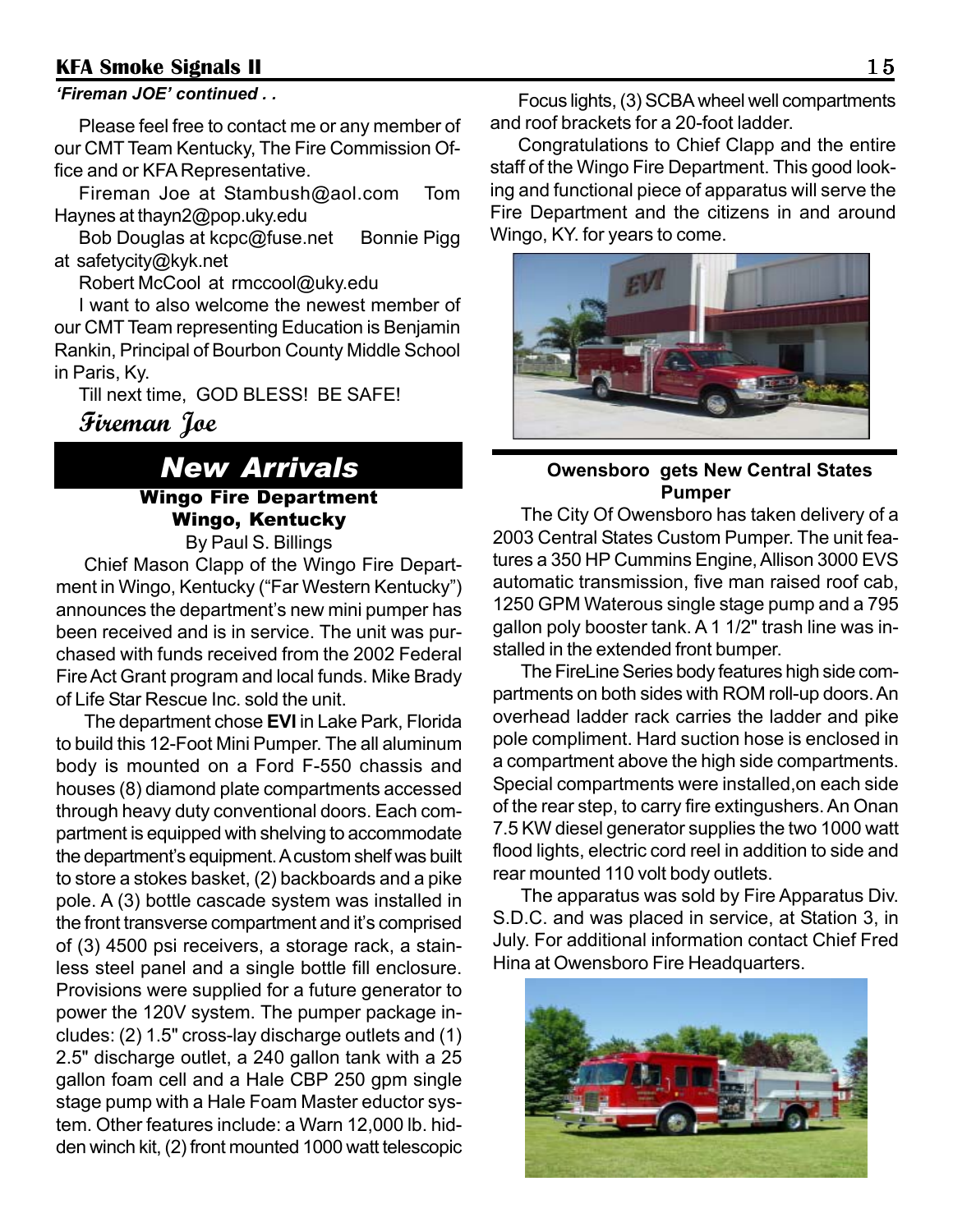#### 10-33 EQUIPMENT, INC. Craig and Teri Hiser Advanced Fire & Rescue Equipment Co. Inc. Akron Brass Company Jeff Benson P.O. Box 86 **Kentucky Firefighters Association Sustaining Members** Please remember these members when you have purchasing needs.

540 Peterson Rd • Cave City, KY 42127 **877-678-1033** 270-453-3473 Fax 270-453-3474 Web site: www.10-33.com

Bluegrass Fire Equipment John Baker P.O. Box 23174 Lexington, KY 40523 **800-526-8393** Fax 859-233-1167

Comtronics Industrial Communication Systems David Fried 2456 Fortune Drive Lexington, KY 40509

Emergency One Bob Burns 629 Shelby Street Lexington, KY 40505

**800-264-6021** Fax 859-299-9334

**800-444-3473** Fax 859-255-5536

EMS USA Chip Brake P.O. Box 99 Shepherdsville, KY 40165 **800-264-2401** Fax 502-543-5032

Gall's Phil Scheible 2470 Paulmbo Dr • P.O. Box 5465 Lexington, KY 40555 **800-477-7766**

Jack L. Slagle Fire Equipment **•** Jack Slagle Main Office: 1100 Bill Tuck Hwy, S Boston, VA 24592 P 434-575-7905 **1-800-446-8896** F 434-572-3373 E-Mail: slaglefire@slaglefire.com WebSite: www.slaglefire.com Branch Office: 1818 Old Dunbar Rd Cayce (W. Columbia), SC 29171 P 1-803-791-4555 F 1-803-739-2327

Nick Gapinski 6633 Springvale Court Newburg, IN 47630 **800-853-7675** Fax 812-853-7676

Camp Safety of Louisville David Joels 3707 Bardstown Rd • Suite 7 Louisville, KY 40218 **502-479-8005** Fax 502-479-8002

Dill's Fire & Safety Equipment Company, Inc. Kentucky Regional Manager Tony Johnson www.dillsfire.com **800-624-1964** Fax 304-273-3463

Emergency Equipment Mike Brady P.O. Box 75321 Cincinnati, OH 45275 **859-371-7001** Fax 859-371-7003

Fire Apparatus DIV SDC Bob Stark 8009 Beulah Church Road Louisville, KY 40291 **502-239-3120**

High Tech Rescue James Riddle, Jr. 250 Rockbridge Road Shelbyville, KY 40065 **888-848-6144** Local 502-633-0149 Fax 502-633-0659

Hilliard Enhanced Learning Programs (HELP) Mike Hilliard www.4-help.org Email: firecds@cs.com

Kentucky Fire Commission - State Fire Rescue Training Director of Fire Training Steve Calhoun 2750 Research Park Dr. - Barn Annex • P.O. Box 14092 • Lexington, KY 40512

**(800) 782-6823** (859) 246-3484 Fax *The mission of the Fire Commission is to strengthen, upgrade and improve the fire service for the citizens and industry of the commonwealth through standardized education, training, communication and distribution of funds.*

Commonwealth Communication Systems, Inc. Deborah Tomlin 2347 Fortune Court • Suite 101 Lexington, KY 40509 **859-293-1675** Fax 859-299-8130

Wooster, OH 44691 **216-264-5678** Voice mail: 800-228-1161 Box 3507

Division of Emergency Management Malcolm Franklin EOC Bldg. Boone Center Frankfort, KY 40601 **502-564-8682** Fax 502-654-6251

#### Emergency Service Insurance Program Peter Feid 20 Church Street Cortland, NY 13045 **800-822-3747** Fax 607-756-5051

Fire Department Service & Supply Al Sutt P.O. Box 20207 Louisville, KY 40250 **800-321-6965** Fax 502-491-1487

**502-291-4357** Fax 502-228-4357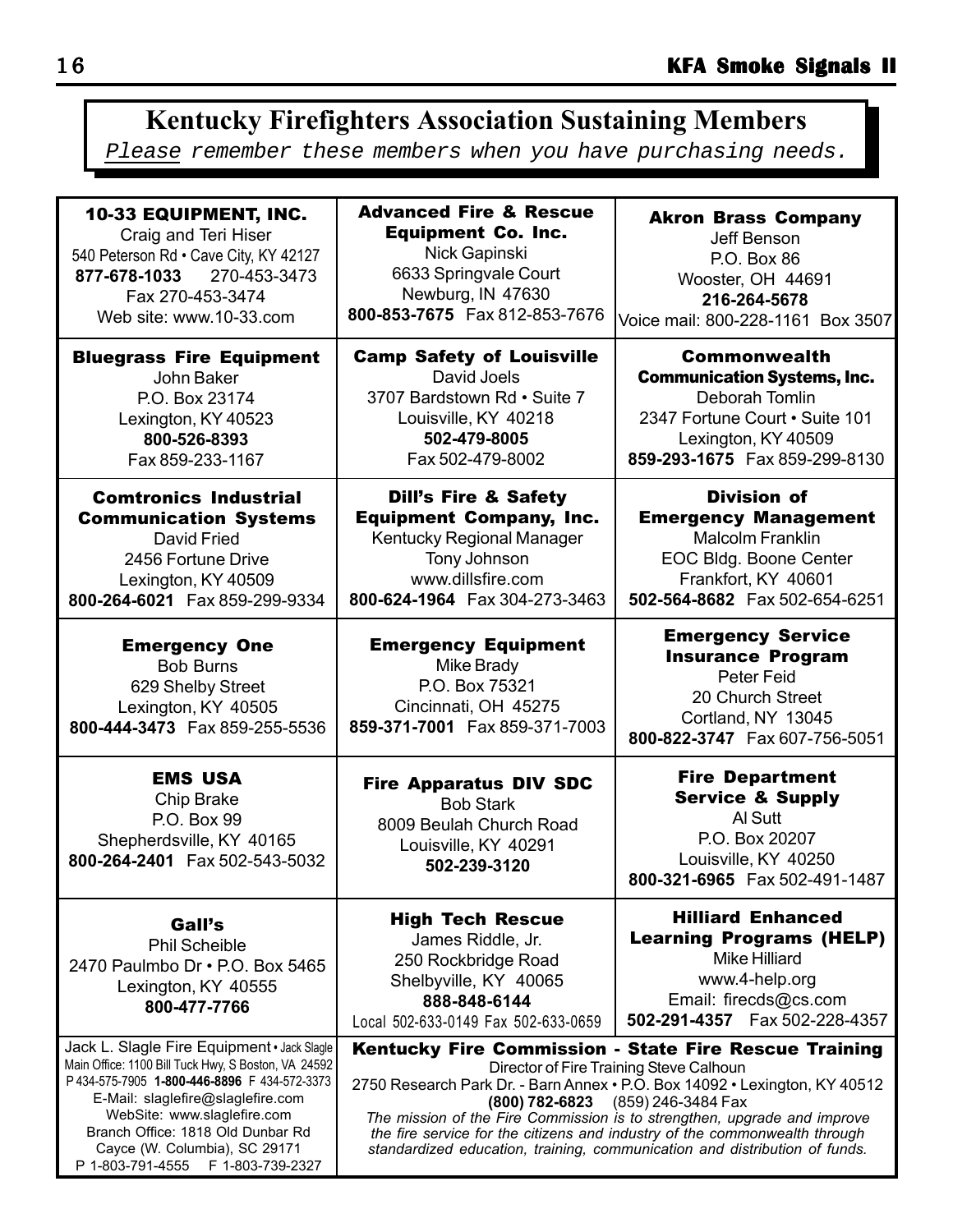# **Kentucky Firefighters Association Sustaining Members**

Please remember these members when you have purchasing needs.

| <b>Kentucky Public</b><br><b>Entity Programs / VFIS</b><br><b>Steve Sierveld</b><br>P.O. Box 17374 . Dixie Branch<br>Edgewood, KY 41017<br>800-753-6734    Fax 859-331-4937                | <b>Kentucky State Fire Marshal</b><br>Dave Manley<br>1047 US 127 South<br>Frankfort, KY 40601<br>502-564-3626 Fax 502-564-6799                | <b>Louis &amp; Henry Group</b><br>Joy DeMoss<br>101 South Eighth Street<br>Louisville, KY 40202<br>502-589-5010 Fax 502-584-2820           |
|--------------------------------------------------------------------------------------------------------------------------------------------------------------------------------------------|-----------------------------------------------------------------------------------------------------------------------------------------------|--------------------------------------------------------------------------------------------------------------------------------------------|
| <b>Ambulance Billing Specilist</b><br><b>MCA Incorporated</b><br><b>Tara Hardwick</b><br>845 4th Avenue • Suite 405<br>Huntington, WV 25701<br>800-676-4785  Fax 304-522-4222<br>MCAWV.COM | <b>McCord Emergency Lighting</b><br>Mike McCord<br>525 Brookwater<br>Lexington, KY 40515<br>859-271-4311  Fax 859-273-1511                    | <b>McCoy Miller</b><br>Brad Conover - Randy Herron<br>108 Ronaldson Court<br>Campbellsville, KY 42718<br>270-465-7642  Fax 270-384-5328    |
| <b>MSA</b><br>Mark Gustafson<br>5404 Seaton Lane<br>Louisville, KY 40291<br>Phone/Fax 502-239-7223                                                                                         | <b>Orr Safety</b><br>Dave Goldsmith<br>P.O. Box 16326<br>Louisville, KY 40258<br>800-669-1677<br>Fax 800-800-6774                             | <b>Parr Emergency</b><br><b>Products Sales, Inc.</b><br>Lisa Wright<br>P.O. Box 300<br>Gallaway, OH 43119<br>800-282-7904 Fax 614-878-3779 |
| <b>Public Safety</b><br><b>Equipment Company, Inc.</b><br><b>Dennis Downes</b><br>9616 Seaton Brooke Lane<br>Louisville, KY 40291<br>502-239-2006 Fax 502-239-3322                         | <b>Rugged Wear</b><br>Debrah Winkle<br>206 Big Hill Avenue<br>Richmond, KY 40475<br>606-623-1135                                              | <b>Service Plus</b><br>Jim Davis<br>P.O. Box 673<br>Winchester, KY 40392<br>Phone/Fax 859-744-5949                                         |
| <b>Southeastern</b><br><b>Emergency Equipment</b><br>Rob Waller<br>P.O. Box 1196<br>Wake Forest, NC 27588<br>800-334-6656  Fax 888-556-1048                                                | <b>Summit Fire Apparatus</b><br>Joe Messmer<br>P.O. Box 17128<br>Edgewood, KY 41017<br>859-331-0360  Fax 859-331-0399                         | <b>Survivar Inc.</b><br><b>Gary Gray</b><br>3001 S. Susan Street<br>Santa Ann, CA 92704<br>714-545-0410  Fax 714-850-0299                  |
| <b>Throughbred</b><br>Air Systems, Inc.<br>Mike Stone<br>208 Westmoreland Way<br>Lexington, KY 40324<br>Phone/Fax 502-863-6442                                                             | <b>Vogelpohl Fire Equipment, Inc.</b><br>William Vogelpohl<br>2756 Circleport Drive<br>Erlanger, KY 41018<br>800-797-8317    Fax 859-282-1550 | <b>Wynn Fire Equipment</b><br>Charles & Kathy Wynn<br>P.O. Box 269<br>Woodbine, KY 40771<br>606-523-9269    Fax 606-523-0591               |
| <b>Public Entity Insurance Inc.</b><br><b>Roeding Group Companies</b><br>2525 Harrodsburg Rd · Suite 220<br>Lexington, KY 40504<br>Toll Free 1-888-696-9620<br>Fax 859-296-4583            | <b>You could</b><br>advertise<br>Here!                                                                                                        | To advertise in this space<br>in the next issue of<br><b>Smoke Signals II</b><br>contact Bryant Stiles<br>at 270-273-3187                  |